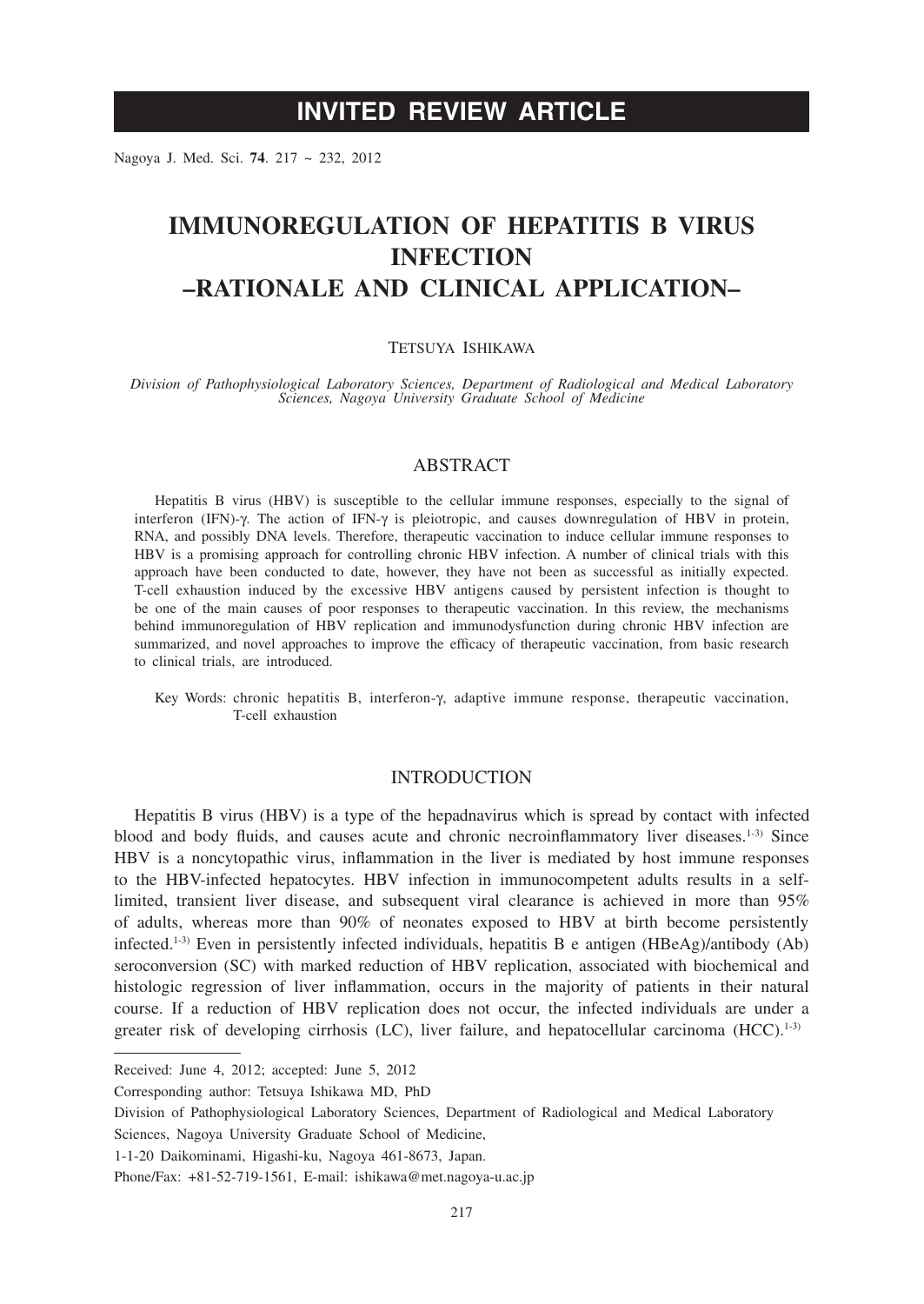Chronic liver diseases associated with chronic HBV infection are serious public health problems worldwide. It is estimated that 370 million people are chronically infected with HBV, and that up to 1.2 million people die every year due to the complications of HBV-related chronic liver diseases, such as LC and HCC. $4-6$  HBV infection has been the most significant factor associated with the development of liver cancer, which is one of the most malignant cancers; the second most frequent cause of cancer death in men, and the sixth leading cause of cancer death in women. $4-6$ ) HBV infection accounts for about  $60\%$  of all HCC occurrences in developing countries and about 23% of cancer occurrences in developed countries; the corresponding percentages for hepatitis C virus (HCV) infection are 33% in developing countries and 20% in developed countries.<sup>6)</sup> As of 2008, a total of 177 countries (91%) had introduced the HBV vaccine for their national infant immunization schedules.7,8) This efficient vaccination method decreases the incidence of HBV infection; however, chronic HBV infection remains a serious problem in countries with a higher prevalence of chronic HBV infection, such as those in Asia and sub-Saharan Africa, where the prevalence exceeds  $8\%$  of their populations.<sup>6,9)</sup> Even in Japan, where the HBV carrier rate is about  $1\%$  and is gradually decreasing, thanks to the success of a national program for immunoprophylaxis of perinatal HBV transmission, the number of HBV-related HCC is not decreasing<sup>10,11)</sup>. It is obvious that there is an urgent need for the effective treatment control and termination of HBV infection.

It is considered that permanent and profound suppression of viral replication is beneficial for preventing complications of chronic hepatitis B (CHB), as persistent HBV viremia has been proven to be the most important predictor of progression to LC, hepatic failure, and development of  $HCC<sup>(12)</sup>$  Therefore, the initial goal of the treatment is to suppress active viral replication and to subsequently restrain the activity of hepatitis.

Currently, CHB patients are treated mainly with antiviral reagents, i.e., nucleoside or nucleotide analogues (NAs). NAs target the reverse transcriptase of HBV and are potent inhibitors of viral replication. NA treatment usually results in a rapid decline of serum HBV DNA levels, and long-term therapy results in reduction in hepatic fibrosis, hepatic decompensation, and liver-related mortality.<sup>13-15)</sup> Induction of NAs opened a new era in the treatment of CHB, providing a safe, effective and well-tolerated therapeutic option. However, at the same time, there is a drawback of NA treatment, which is not negligible. Since the complete eradication of HBV infection is rarely achieved with this treatment, NA must be administered for an extremely long period of time. And long-term treatment is occasionally associated with an increased risk for development of viral resistance to the drugs, which eventually results in recurrence and progression of the disease.<sup>16-18)</sup>

Interferon (IFN)- $\alpha/\beta$  is another option for CHB treatment. It has a direct antiviral effect, but is thought to act mainly by augmenting host immune response specific to the HBV-related antigens.<sup>15,19,20)</sup> Because of its immunomodulatory mechanism of action, IFN- $\alpha/\beta$  requires only a limited treatment period, and brings out a durable response even after the discontinuation of the treatment if the endpoint response is favorable.21) In addition, recently approved pegylated IFN (Peg-IFN)- $\alpha$  shows a slightly increased efficacy compared to standard IFN- $\alpha/\beta$ .<sup>15,22-25</sup>) However, the response rate by IFN therapy is not necessarily high, despite the use of Peg-IFN- $\alpha$  (sustained response rate: 10 to  $30\%$ ),<sup>15,22-25)</sup> and IFN-based therapy is associated with a wide spectrum of adverse events, including flu-like symptoms, decrease of white blood cells and platelets, and depression. In addition, IFN is contraindicated in patients with decompensated LC.

As seen in the case of IFN treatment, the key factor for obtaining permanent control over HBV is to induce effective virus-specific immune responses which are strong enough and effectively regulate viral replication. In other words, therapeutic vaccination is a promising candidate for the treatment of chronic HBV infection.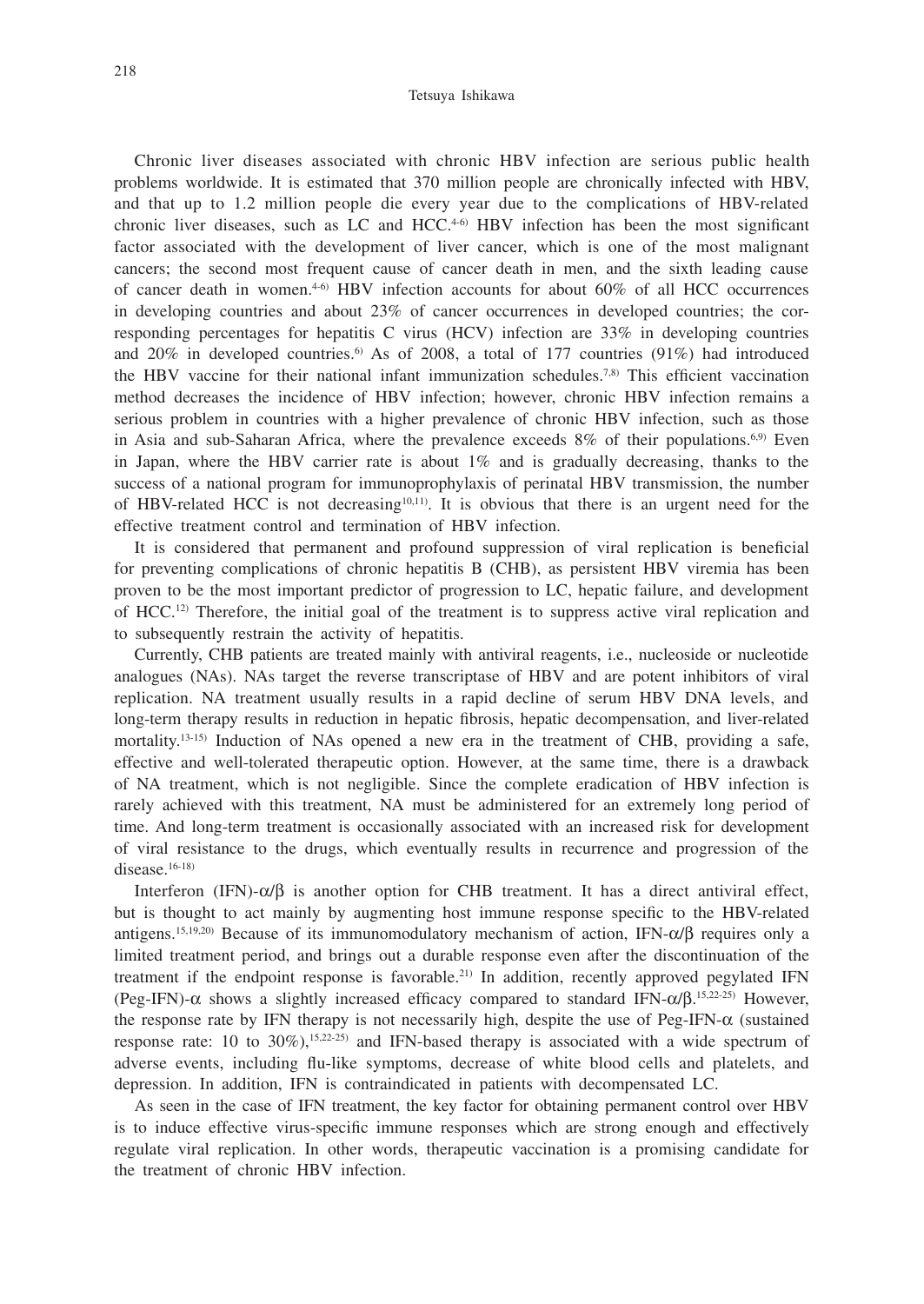Currently, the only available vaccine for HBV is the hepatitis B surface antigen (HBsAg) vaccine, which is usually used for the prophylaxis of HBV infection, as mentioned above. The HBsAg vaccine elicits a level of anti-hepatitis B surface antigen antibody (HBsAb) high enough to protect against the infection of newly intruding HBV in more than 90% of vaccinees, if properly administered.26) However, therapeutic use of this HBsAg vaccine has not brought satisfactory results for controlling viral replication at present.27.28) Therefore, a new vaccine or novel strategy is definitely needed to achieve sustained control of chronic HBV infection.

In this review, the mechanisms of immune responses that control HBV replication, their application to therapy, and current and future approaches for developing a vaccination strategy to achieve sustained control or eradication of HBV, are described.

## *Immune responses that control HBV replication*

In general, the immune responses that terminate viral infection work in several steps. During the early phases of acute viral infection, natural killer (NK) cells and natural killer T-(NKT) cells are the first lines of defense, and the activation of these cells helps to reduce the viral load through the secretion cytokines, such as  $IFN-\gamma^{29-32}$  In the liver, the frequencies of NK and NKT cells are higher than in other organs,33) and these cells mediating innate immunity are thought to play certain roles in the pathogenesis of HBV infection. Indeed, during the early phases of acute HBV infection, the activation of NK cells helps to reduce the viral load through the action of IFN- $\gamma$ .<sup>34)</sup> However, this activation is rapidly suppressed by interleukin (IL)-10 at the peak of viremia, indicating that the roles of NK cells on HBV regulation are rather limited.<sup>35)</sup> In fact, in chimpanzees infected by HBV, the innate immune cells, such as NK and NKT cells, do not significantly contribute to the pathogenesis of viral hepatitis during the symptomatic phase of acute or chronic HBV infection.<sup>36)</sup> Therefore, it is assumed that a crucial role in the pathogenesis of HBV infection and the control of HBV replication is played by the adaptive immune response primed after the initial response by the innate immunity.

## *HBV transgenic mouse hepatitis model for analysis of liver pathogenesis*

The roles of specific immune responses on the pathogenesis of HBV infection and viral clearance have been well examined in the hepatitis model with HBV transgenic mouse (Fig. 1). The adoptive transfer of HBV-specific cytotoxic T-lymphocyte (CTL) lines and clones into immunologically tolerant HBV transgenic mice produced liver disease with hepatocyte necrosis and inflammation that is histologically very similar to acute viral hepatitis in human.<sup>1,3, 37-43)</sup>

The initial step in the disease process after adoptive transfer is apoptosis caused by the direct attack of CTLs against viral antigen-positive hepatocytes. Apoptosis occurs immediately after the transfer of CTLs to mice and is necessary for further steps in the disease process. The direct CTL-target cell interaction results in the appearance of widely scattered apoptotic hepatocytes.<sup>37-39,42</sup>) After the initial step of direct CTL killing, many host-derived inflammatory cells, such as polymorphocnuclear neutrophils (PMNs), antigen-nonspecific T-cells, NK cells, and macrophages, are recruited around apoptotic hepatocytes and virus-specific CTLs, and form necroinflammatory foci, which resembles the histology observed in acute hepatitis in men. $37-39,42$ ) This process, from hepatocyte apoptosis to necroinflammatory foci, is shown to be associated with the action of activated platelets,<sup>43)</sup> cytokines such as IFN- $\gamma$  and the tumor necrosis factor (TNF)- $\alpha$ ,<sup>37,40,41</sup>) chemokines such as CXCL9 and CXCL10,<sup>44</sup>) and matrix metalloproteinases (MMPs) produced by PMNs (Fig. 2).45)

#### *Mechanisms of HBV elimination by adaptive immune response*

In the same HBV transgenic mouse model, the mechanisms of viral elimination by adaptive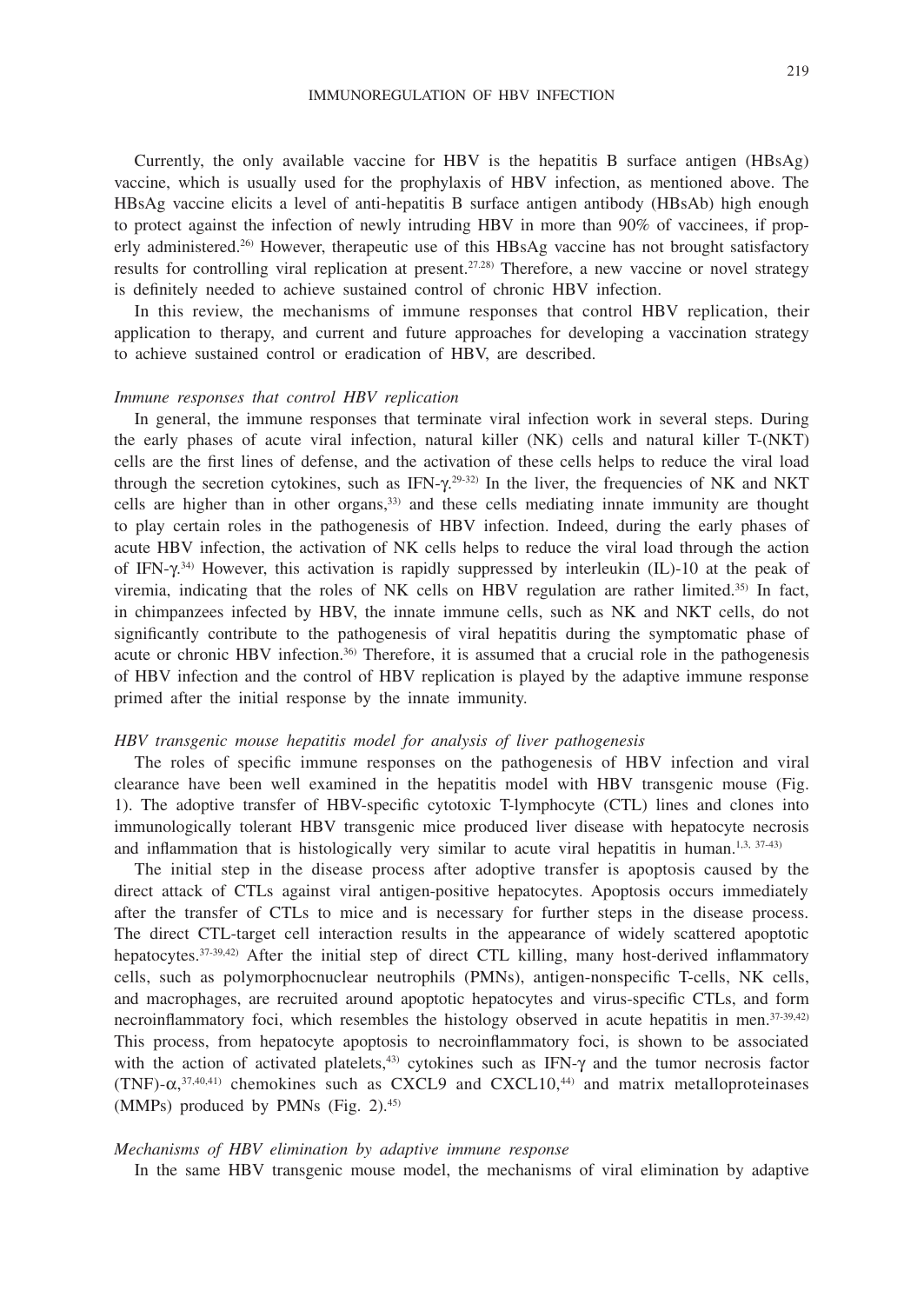immune response is examined in detail. As mentioned above, HBV-specific CTLs directly kill HBV-expressing hepatocytes, and the recruited host-derived inflammatory cells also cause damage



**Fig. 1** HBV transgenic mice hepatitis model. Nontransgenic (B10.D2; H-2<sup>d</sup>) mice were immunized with either recombinant vaccinia virus or HBsAg protein. Spleens were harvested and stimulated in vitro with irradiated HBsAg-expressing P815 cells. Primed spleen cells were restimulated and expanded in vitro, and cloned by limiting dilution method. HBsAg-specific CTL clones or cell lines were intravenously injected to HBV transgenic mice (1.3.32; inbred B10.D2, H-2<sup>d</sup>). Liver inflammation and viral clearance were observed in HBV transgenic mice.



**Fig. 2** Mechanisms of CTL-induced liver disease and viral clearance. HBV-specific CTLs kill antigen-expressing hepatocytes via Fas lingad- and perforin-mediated pathways, and produce antiviral cytokines, such as IFN-g, that inhibit HBV replication noncytopathically in a greater number of adjacent cells. IFN-g activates hepatpcytes to produce chemokines that recruit antigen-nonspecific polymorphonuclear cells (PMNs) and antigen-nonspecific lymphomononuclear cells (e.g., NK cells, T-cells, and macrophages) into the liver. Production of matrix metalloproteinases (MMPs) by PMNs also promotes migration of antigen-nonspecific lymphomononuclear cells. These antigen-nonspecific inflammatory cells amplify liver disease initiated by CTLs. The figure is modified from that of ref #3.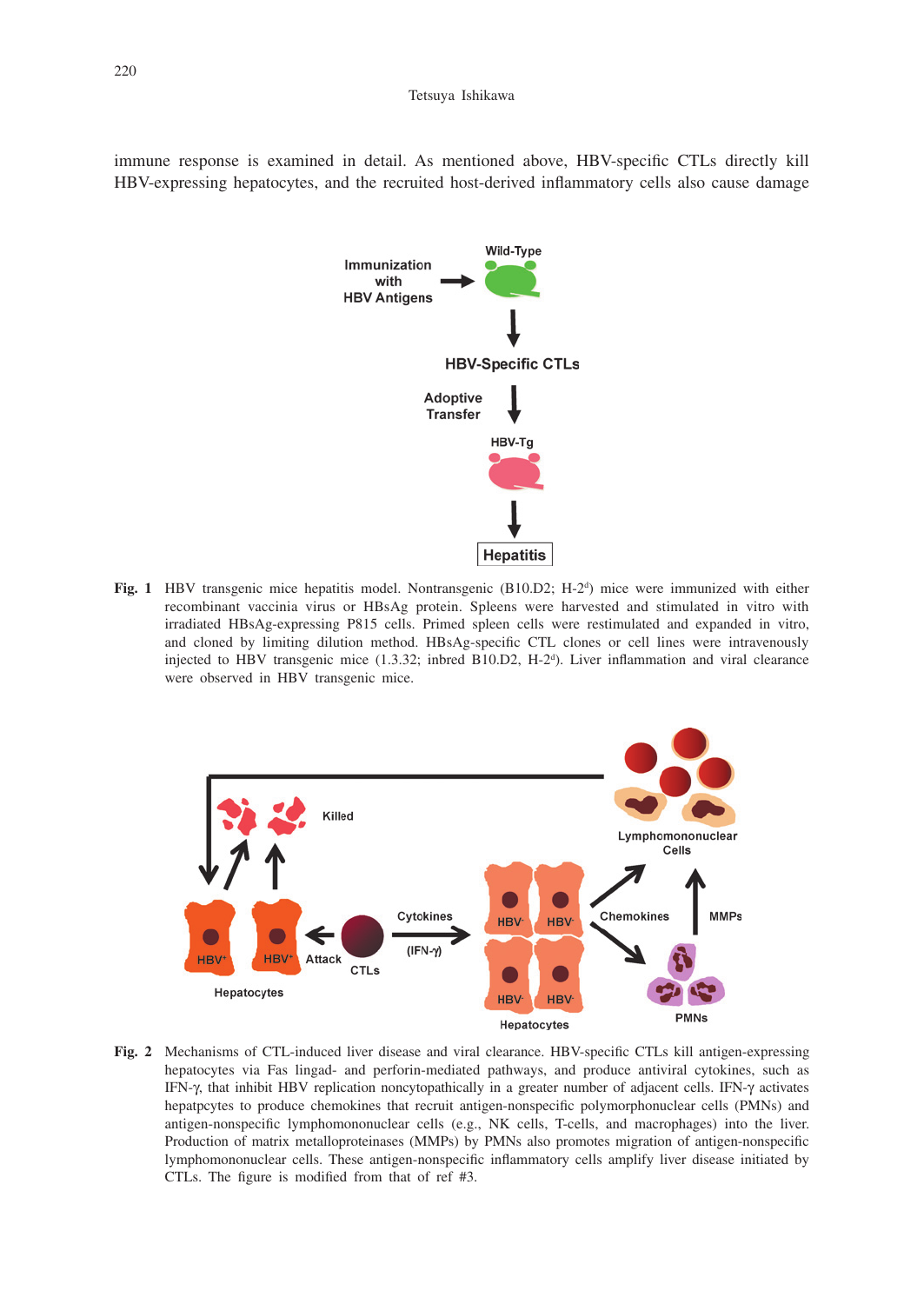to infected hepatocytes, thus reducing the viral load to some extent (Fig. 2). However, more importantly, IFN-g produced by activated CTLs following antigen recognition is responsible for most of the antiviral potential of the CTL-mediated immunity.<sup>40,41,47)</sup> The action of IFN- $\gamma$  on HBV elimination is thought to be pleiotropic. It is indicated that IFN- $\gamma$  hinders the assembly of pregenomic HBV RNA-containing nucleocapsid protein in a proteasome- and kinase-dependent manner.<sup>48-50)</sup> Also, IFN- $\gamma$  causes destabilization of HBV RNAs in the nucleus by a La-dependent mechanism. Briefly, HBV RNAs are stabilized in the nucleus by the binding of the full length of La, which is known as an autoantigen of Sjögren's syndrome. However, IFN-g produced by activated CTLs induces proteolytic cleavage of La, and the subsequent binding of cleaved La to HBV RNAs results in the destabilization of HBV RNAs, i.e., facilitating the destruction of HBV RNAs by nuclear RNases.<sup>51-55)</sup> IFN- $\gamma$  also effectively downregulates replication intermediates of HBV DNA in a nitric oxide (NO)-dependent manner, while the effect of IFN- $\gamma$  on covalently closed circular DNA (cccDNA) in the nucleus is not yet clarified (Fig.  $3$ ).<sup>36,56,57</sup>) Thus, with all



**Fig. 3** HBV life cycle and CTL-mediated viral clearance. The process of HBV entry into hepatocyte is poorly understood, however, it is thought to be a receptor-mediated process. Once the virion enters the cytoplasm, it is uncoated; the uncovered nucleocapsid is transported to the nucleus. Following nucleocapsid disassembly, the second strand of the open circular viral genome is completed, and the ends of each strand are ligated. This process results in production of a covalently closed circular DNA (cccDNA), which is the transcriptional template of the virus. Transcription by viral polymerase leads to production of viral RNAs which are transported from the nucleus to the cytoplasm. Transcripts are translated into corresponding proteins, such as envelope proteins, nucleocapsid proteins, HBeAg, polymerase protein, and X protein. The envelope proteins traverse the ER membrane as integral membrane proteins. HBcAg and polymerase proteins assemble around pregenomic RNA (pRNA) to form HBV RNA-containing nucleocapsid, within which RNA is reverse transcribed to produce the first single-strand viral DNA (ssDNA), ssDNA serves as the template for second-strand DNA synthesis, producing nucleocapsid containing a partially doublestranded, relaxed circular DNA molecule (rcDNA). At the ER membrane, it interacts with the envelope proteins that trigger an internal budding reaction. This reaction results in the formation of virion which is transported out of the cell. HBV-specific CTLs recognize and cause death to the HBV-infected cells via Fas lingad- and perforin/granzyme-induced pathways. Activated CTLs produce cytokines, such as IFN-g, which causes profound, pleiotropic downregulation of the virus noncytopathically in adjacent infected cells.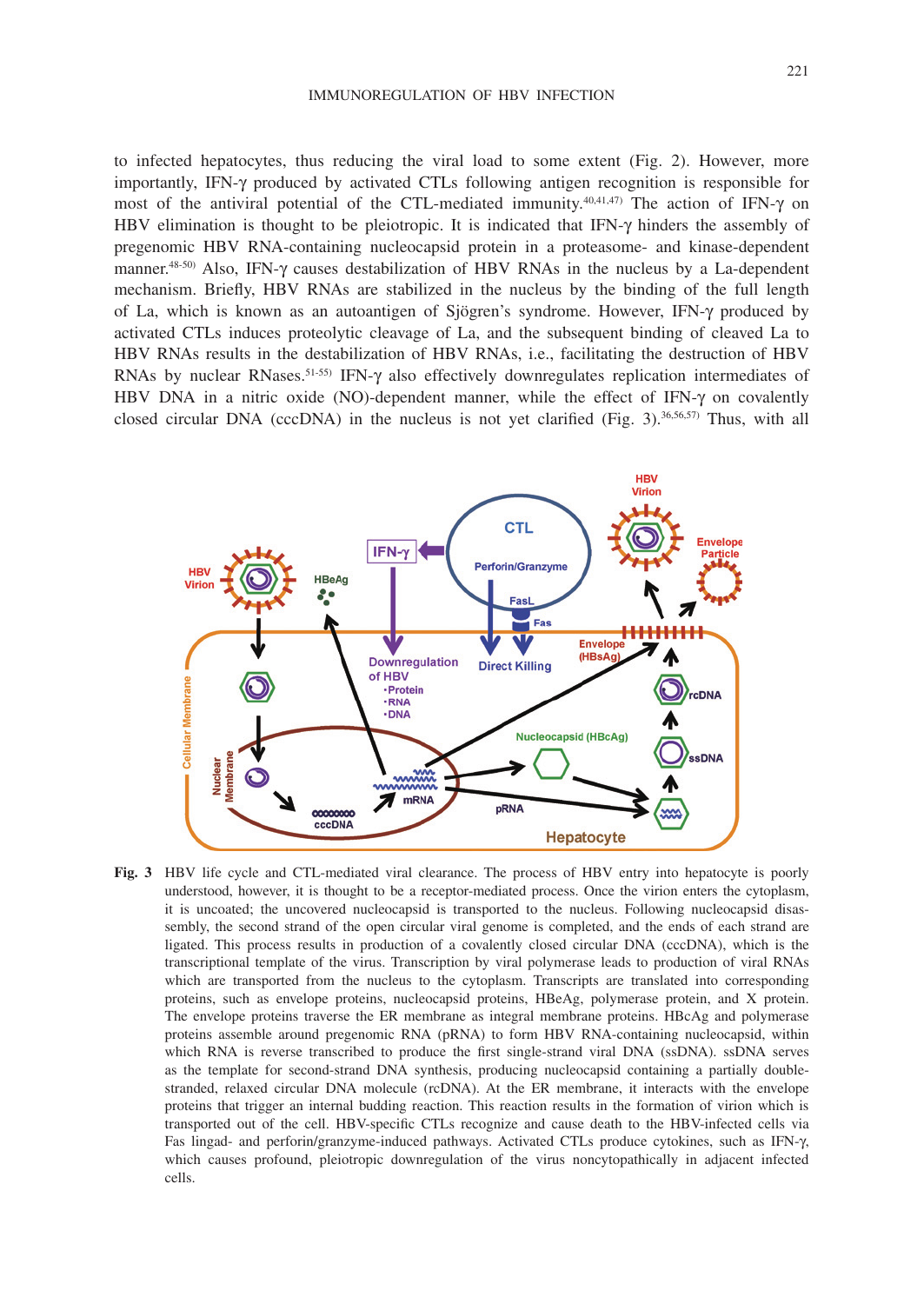these mechanisms, CTLs and IFN-g produced by CTLs bring about a very profound downregulation of HBV, most of which is accomplished without destroying hepatocytes.

Helper T-cells (Ths) also have the potential to eliminate HBV, since they are important producers of IFN-g. In the HBV transgenic mouse model, it was indicated that HBV-specific Ths also cause HBV downregulation in an IFN- $\gamma$ -dependent manner, but less efficiently, compared to CTLs.38) On the other hand, Ths are also thought to contribute to controlling HBV infection by assisting in the induction and maintenance of HBV-specific CTLs by regulating immune response.38) Indeed, strong HBV-specific Th responses are usually associated with significant CTL responses in humans and chimpanzees that resolve HBV infection.<sup>1,59)</sup>

Considering the mechanisms of HBV elimination by adaptive immune responses, it is obvious that therapeutic vaccination that induces HBV-specific CTLs and Ths has great potential as a strategy to terminate chronic HBV infection.

#### *Alteration of immune response during chronic HBV infection*

Despite the presence of immunological mechanisms of HBV elimination, the virus is rarely eradicated when the infection becomes chronic. The key features of chronicity of HBV infection are the impairment of immune responses related to the cellular composition of the liver, and the presence of excessive viral antigens caused by persistent infection.

The liver is composed of parenchymal hepatocytes and non-parenchymal cells, including biliary epithelial cells (BECs), hepatic stellate cells (HSCs), sinusoidal endothelial cells (LSECs), and Kupffer cells (KCs). Importantly, most of these cells do not express enough costimulatory molecules to induce functional activation of antigen-specific T-cells. Therefore, HBV antigen presentation by these cells tends to lead T-cells toward tolerance rather than activation. $60-62$ 

Unlike the cell populations mentioned above, dendritic cells (DCs) professional antigenpresenting cells (APCs) do express costimulatory molecules, and play an important role in the induction of functional T-cells. However, in patients with CHB, decreases in the number of circulating dentritic cells (DCs) and functional impairment of both myeloid (mDCs) and plasmacytoid DCs (pDCs) have been reported, and they may account for the dysfunction of the adaptive immunity.63-65)

Chronic exposure to excessive antigens leads T-cells to progressive exhaustion, when they lose the ability to differentiate into memory cells and the effector function, e.g., proliferative capacity, cytotoxicity, and cytokine production (IFN- $\gamma$ , TNF, etc.).<sup>66-68</sup> The exhausted T-cells express inhibitory receptors on their surface, such as programmed death-1 (PD-1), and the interaction between PD-1 and its ligand, PD-1 ligand 1 (PD-L1) are thought to be the major inhibitory receptor pathways involved in T-cell exhaustion.66-68) Indeed, PD-1 is shown to be overexpressed on HBV-specific T-cells, which produce only a small amount of  $IFN-\gamma^{(5,69)}$  As T-cell exhaustion progresses along with prolonged exposure to high doses of antigens, it may finally result in the clonal deletion of HBV-specific T-cell populations. In addition, regulatory Foxp3+ CD4+ T-cells (Tregs) are known to affect immune responses during chronic infections, and are thought to affect the exhaustion of antigen-specific T-cells.67) However, the role of Tregs in chronic HBV infection is not clearly understood.70-73)

Even though our understanding of the role and alteration of immune responses during chronic HBV infection has been greatly improved, many questions remain to be elucidated. It is important to continue attempting to answer these questions in order to develop new strategies of therapeutic vaccination.

#### *Prophylactic HBsAg vaccines for therapeutic vaccination*

The first series of therapeutic vaccine trials were conducted with commercially available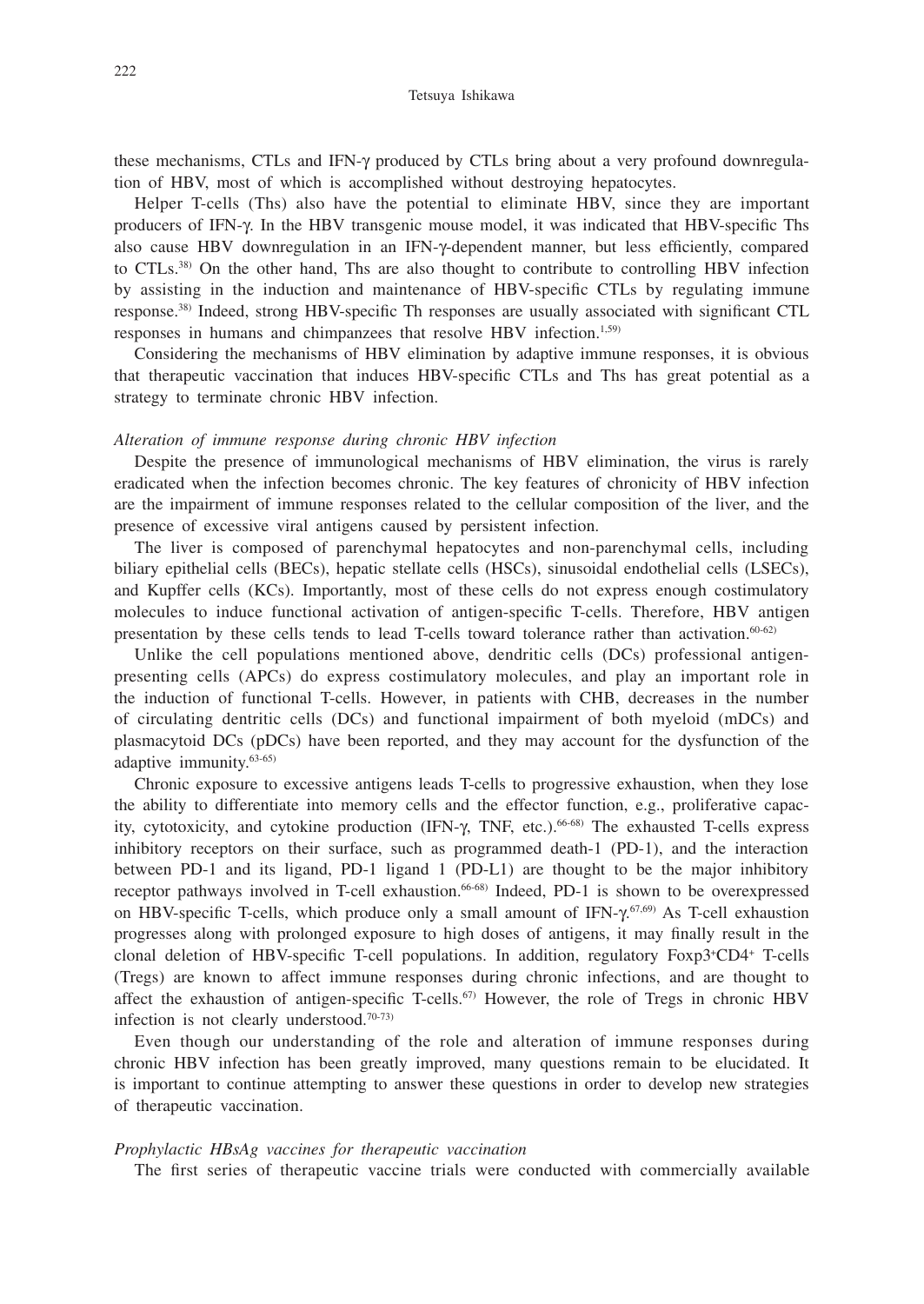prophylactic HBsAg vaccines.<sup>27,74-77)</sup> An initial pilot study demonstrated that HBsAg-vaccination induced cell-proliferated responses and IFN-g production specific for HBsAg, and reduction of serum HBV DNA levels in some patients (7 out of 27 patients were positive for proliferative response to envelope protein).27) Further studies also proved that HBsAg vaccination induced HBsAg-specific T-ell responses, a decrease of HBV DNA levels, and a significant increase in HBeAg/antibody (Ab) seroconversion (SC); however, most of these effects were temporal.<sup>76,77</sup> In addition, only a few patients showed HBsAg clearance and development of antibody against HBsAg in these studies.76,77) Since the ultimate goal of CHB treatment is the clearance of HBsAg and the induction of HBsAb, which can neutralize viral particles, the use of HBsAg for therapeutic vaccination seems to be a reasonable choice. However, the results of these studies clearly indicate that the classical prophylactic vaccines do not have enough antiviral potential, and that development of novel vaccines or a strategy with greater efficacy is necessary.

Studies also showed that HBsAg vaccines are more effective when used in patients with low viral loads, suggesting the possibility that the presence of excessive viral antigens lessens the efficacy of vaccination. Therefore, combining antiviral drugs that can suppress viral replication and reduce the viral antigen load simultaneously through the vaccination is thought to be one of the better therapeutic approaches.

#### *Combining antiviral drugs to vaccination*

Lamivudine (LMV) is the first NA used for the treatment of HBV infection.<sup>78,79)</sup> LMV itself does not have a direct immunomodulatory effect, however, LMV treatment is shown to restore the responses of HBV-specific T-cells during the first few months of the treatment period, and other NAs may have the same effect. This means that reducing the HBV antigen load by antiviral therapy itself may increase the responsiveness of HBV-specific T-cells,<sup>80)</sup> probably by restoring the function of exhausted T-cells. Since the restoration of T-cell responses is weak, transient, and does not lead to an increase of sustained viral response, such as  $HBeAg/Ab SC<sub>611</sub>$  there have been a number of attempts to combine NA administration to vaccination to gain continuous activation of HBV-specific T-cell responses (Fig. 4).

Combining LMV to vaccination is the most widely applied method of treatment, and is found to be well tolerated and safe, without serious adverse effects. This combination therapy is reported to give a significantly higher and earlier rate of viral suppression than LMV or vaccine monotherapy, and increases the rate of HBeAg/Ab SC to some extent.<sup>82-84)</sup>

We also conducted a controlled trial composed of  $53$  patients with CHB,  $33$  with HBeAg<sup>+</sup>, and 20 with HBeAg<sup>-</sup>, in which participants randomly received either LMV monotherapy or the combination therapy of LMV and HBsAg vaccine. In the HBeAg– group, LMV treatment by itself was fairly effective, and no difference was seen with regard to HBV DNA levels, the rate and period of complicating viral breakthrough (BT), or breakthrough hepatitis (BTH) between the two groups. In the HBeAg+ group, the decrease of serum HBV DNA was faster and the rate of HBV DNA negativation was higher in the combination therapy group, while the ratio of HBeAg/Ab SC did not differ between the two groups. Also, in HBeAg+ patients, the rates of developing BT and BTH were significantly lower in the combination therapy group than in the monotherapy group. Furthermore, there was a tendency for the time period before developing BT to be longer in the combination therapy group than in the monotherapy group. However, most of the patients in both groups developed post-treatment relapse after the cessation of LMV in both groups.<sup>85)</sup>

Type I IFN is used as an antiviral drug in the treatment of HBV infection, but has the potential to enhance HBV-specific immunity, as mentioned. In general, it enhances both T- and B-cell response by upregulating the expression of human leukocyte antigen (HLA) class I on the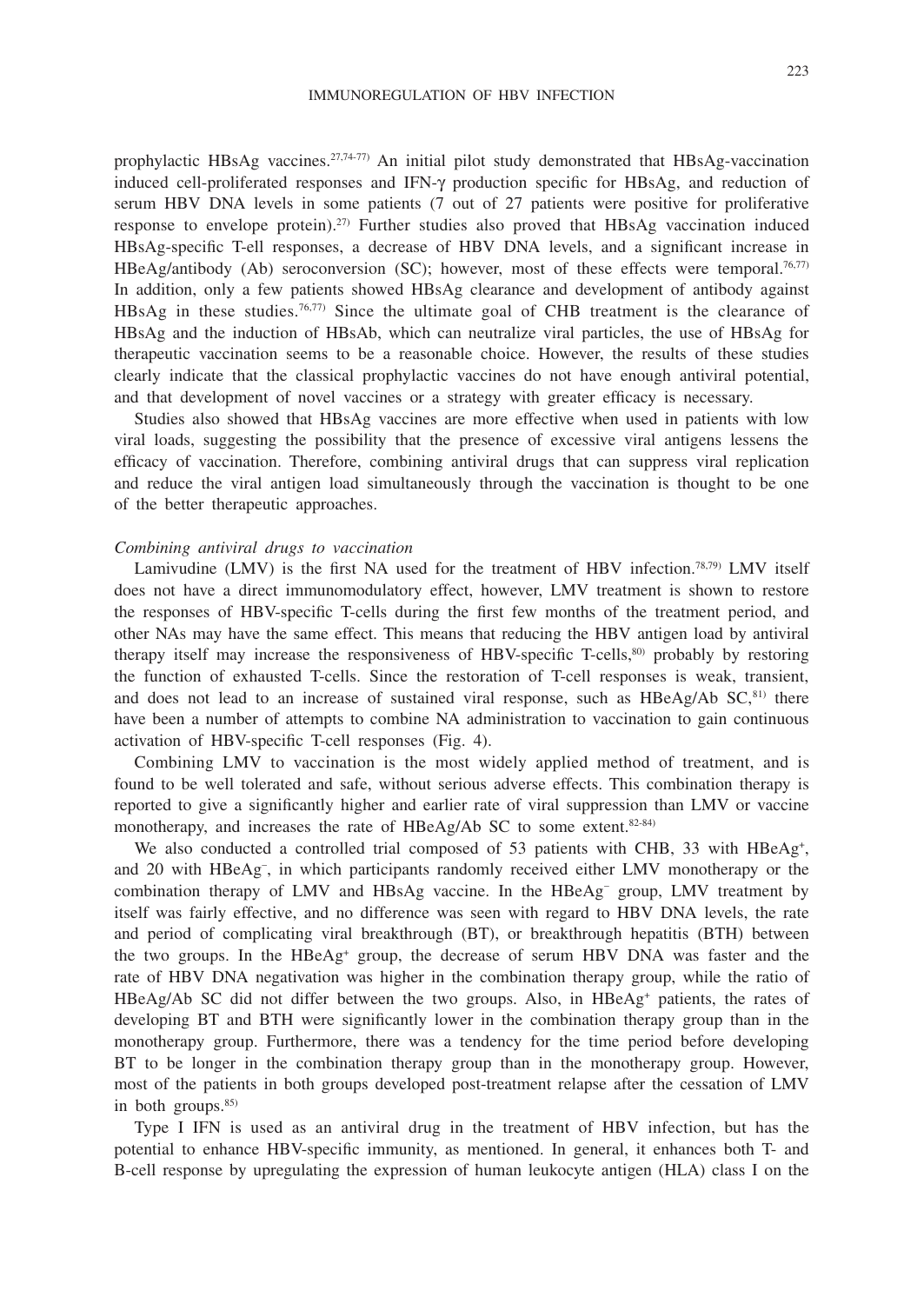

**Fig. 4** Balance between immune response and viral load in chronic HBV infection. In patients with perinatally acquired HBV infection, immunotolerant phase is the first phase of infection, when patients are asymptomatic without significant immune responses and with higher viral load. The second phase is the immunoactive phase, when patients have liver inflammation with slight increase of immune responses and slight decrease of viral load. If spontaneous HBeAg/Ab seroconversion (SC) does not occur, liver damage progresses from chronic hepatitis to cirrhosis. Nucleoside or nucleotide analogue (NA) treatment can reduce viral load and is thought to increase immune responses probably by restoring the function of exhausted T-cells. Since increase of immune responses is partial and transient, therapeutic vaccination to increase immune responses is recognized as a promising measure to achieve sustained control of HBV replication.

surface of APCs. It thereby promotes CTL responses by augmenting and maintaining the production of IgG from plasma cells.<sup>19,20</sup>) Indeed, in haemodialysis patients whose immune responses were impaired, combining IFN- $\alpha$  to a prophylactic HBsAg vaccine was reported to improve the efficiency of the vaccination.<sup>86</sup> There are a few reports describing the efficacy of the combination therapy of type I IFN and HBsAg vaccine for the treatment of CHB. In these reports, combination therapy was reported to accelerate the reduction of HBV DNA and to improve the HBeAg/Ab SC rate compared to IFN monotherapy, but without significant differences. $87,88$ )

In the studies of therapeutic vaccination combined with either NA or IFN, there is a difficulty when generalizing the obtained results, since treatment protocols, backgrounds of the subjects, and the criteria for defining virological responders vary so much. In addition, only a few reports have analyzed cellular or humoral immune responses specific to HBV, and no obvious association was found between HBsAg-specific T-cell responses and any clinical or virological parameters, such as HBeAg/Ab SC and HBsAg clearance, in most of the studies. The protocol of treatment should be deliberately reconsidered, and the immunological analysis should be carefully planned for further improvement of its efficacy.

Recently, an in vitro study demonstrated that the 50-end triphosphate hepatitis B virus X gene (HBx)-short interfering RNAs (siRNAs) exerted significantly stronger inhibitory effects on HBV replication, with a retinoic acid-inducible gene-I (RIG-I) and in a type I IFN-dependent manner. Moreover, its efficacy was confirmed in HBV carrying mice.<sup>89)</sup> While there is the unsolved problem of how to deliver siRNAs as a drug, they may be candidates for antiviral drugs that can be combined with vaccination as well as NAs.

#### *Use of adjuvants*

Adjuvants have been used for decades to improve the immune response to vaccine antigens.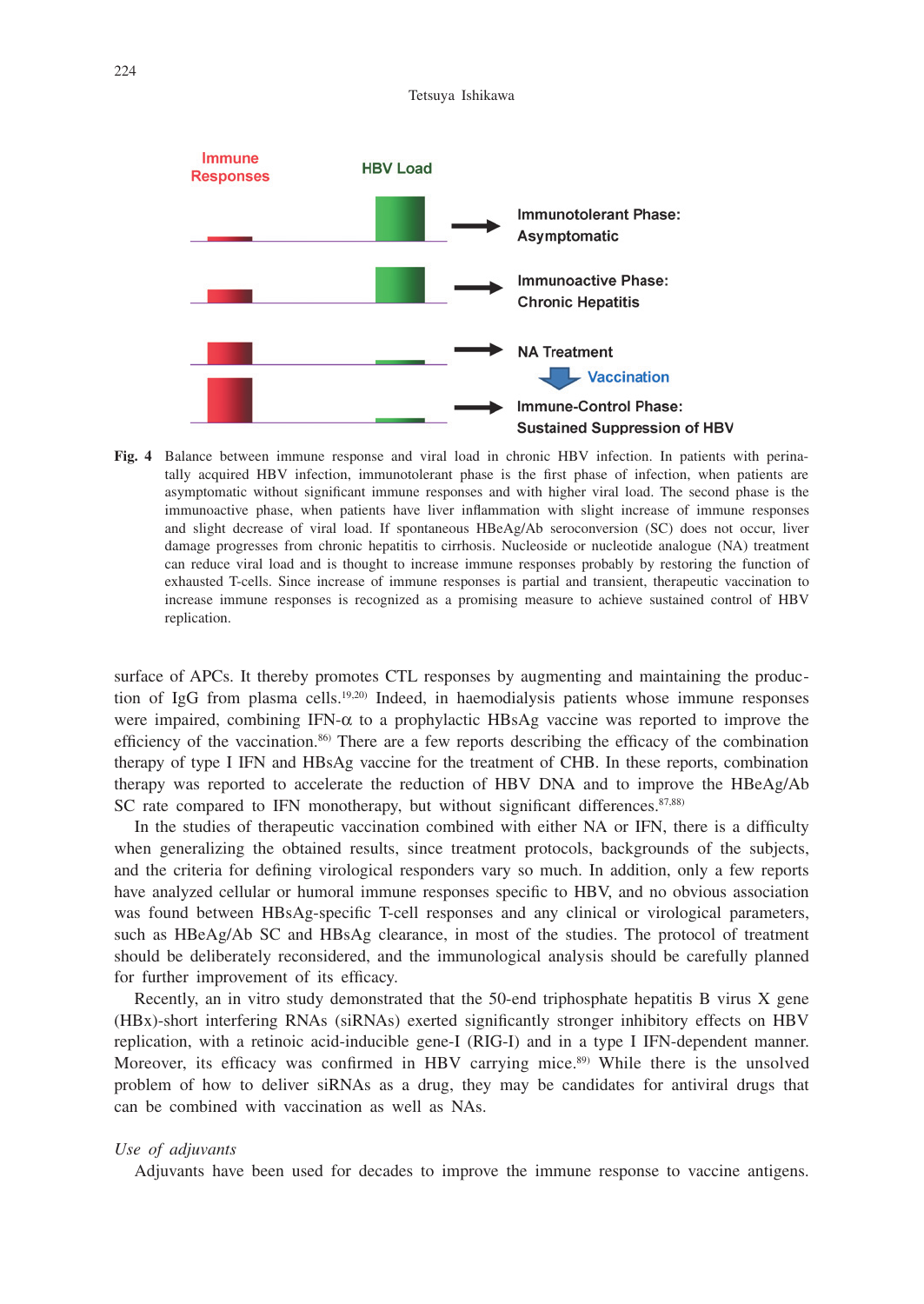The use of adjuvants with vaccine is aimed at enhancing, accelerating, and prolonging the specific immune response towards the desired response to vaccine antigens.<sup>90)</sup> Therefore, adjuvants are suitable for the purpose of therapeutic vaccination for HBV infection.

The major means by which adjuvants exert themselves are through the upregulation of antigen/adjuvant uptake to the antigen presentation cells (APCs), or the potentiation of immune responses, both quantitatively and qualitatively. Alum, which is used for prophylactic HBsAg vaccine, oil emulsion, and immune stimulating complexes (ISCOMs) (including Quillaia saponins, or liposomes) are used for the former purpose, and monophosphoryl lipid A (MPL) of Toll-like receptor (TLR) 4 agonist, CpG DNA of TLR9 agonist, poly I:C of TLR3 agonist, Montanide-ISA 51, Montanide-ISA 720, MF59, or QS-21 of saponin derivatives, are used for the latter purpose.91) Most of the adjuvants listed above have been tested for their ability to enhance the immune responses to HBV antigens, and have been proven effective. Clinical trials for the application of the vaccines which include some of these adjuvants, mainly for prophylaxis of HBV infection, are in progress or have been completed, such as "HEPLISAV," comprised of the HBsAg and TLR9 agonist.<sup>92)</sup> Therapeutic use of the vaccines containing these adjuvants for the treatment of CHB is expected to be effective, however, we must wait for the results of appropriate clinical trials.

There have been attempts to use cytokines, such as IL-2 and IL-7, as adjuvants. IL-2 is a strong Th1-inducing cytokine, and is expected to increase the efficacy of therapeutic vaccination by augmenting Th1 responses that help the induction and maintenance of antigen-specific CTLs. Several trials, including one for HBV infection, have evaluated the efficacy of IL-2 as an adjuvant of therapeutic vaccine.<sup>93)</sup> However, the use of IL-2 for treatment should be conducted carefully because there is a potential concern that IL-2 administration may increase Tregs, which constitutively express the IL-2 receptor. IL-7 is essential for the homeostatic proliferation of T cells in vivo, and may increase the pool of naïve T-cells potentially stimulated by vaccination.94) A clinical trial combining antiviral treatment with HBsAg vaccine and multiple IL-7 injections is currently underway.

Blocking the PD-1/PD-L1 inhibitory signals on exhausted T-cells by anti-PD-L1 antibodies may be an option for enhancing the efficacy of vaccination. Indeed, it has been suggested that restoration of intrahepatic HBV-specific T-cell responses in CHB patients was possible by blocking PD-1/PD-L1 signals in vitro. $69,95$ )

In the transgenic mouse model, an anti-CD40 agonistic antibody was reported to inhibit HBV replication noncytopathically by a process associated with the recruitment of dendritic cells, macrophages, T-cells, and NK cells into the liver, and the induction of inflammatory cytokines, such as IFN- $\gamma$ .<sup>96)</sup> The antibody itself shows an antiviral potential by activating APCs nonspecifically, however, it may also be a candidate of an adjuvant for vaccination, since stimulation of CD40 on DCs and B-cells has been proven to augment cell-mediated and humoral immunity. $97$ 

We have recently demonstrated that alpha-galactosylceramide ( $\alpha$ -GalCer), a ligand for NKT cells, significantly enhanced the induction and proliferation of HBsAg-specific CTLs by HBsAg vaccination in the mouse model. Even in HBV transgenic mice which are deeply tolerant to HBV antigens, co-administration of HBsAg and  $\alpha$ -GalCer successfully induced HBsAg-specific CTLs.<sup>98)</sup> Although this approach could not clear HBsAg from transgenic mice despite the induction of HBsAg-specific CTLs, we believe that it is one of the promising approaches to augment the efficacy of vaccination.

#### *Other forms of vaccine candidates*

Several types of vaccines with different compositions have been proposed with the aim of increasing vaccination efficacy.

There have been a number of attempts to use peptide-based vaccines targeting T-cell epitopes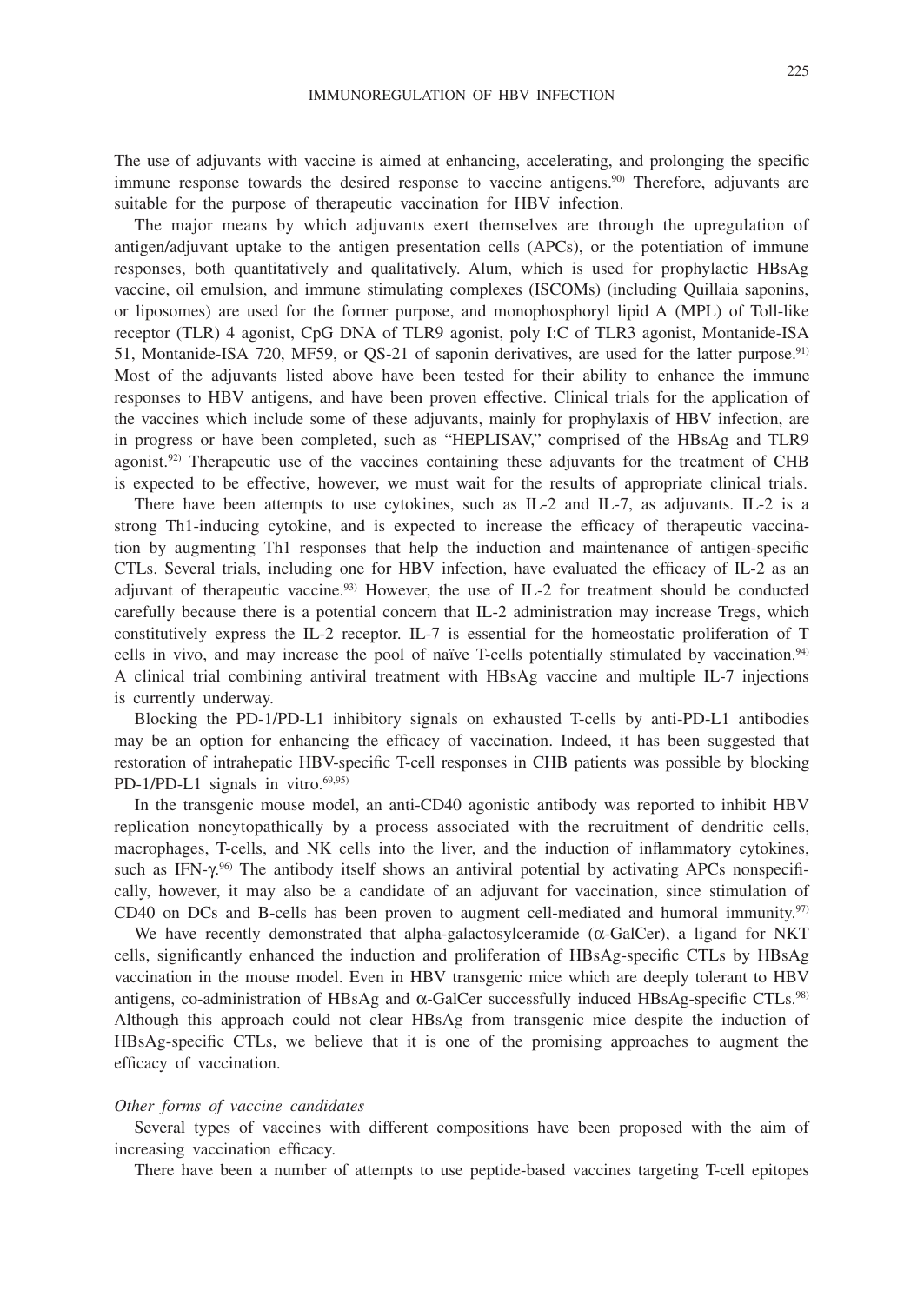for the treatment of viral infections as well as cancers, since they are easily produced in large amounts and can be safely administered to patients. A lipopeptide-based vaccine named "Theradigm-HBV," the HLA-A2.1-restricted, dominant CTL epitope, HBV core Ag (HBcAg) aa18–27, linked to the universal Th epitope tetanus toxoid (TT) has been tested for its ability to induce CTL responses in healthy individuals and CHB patients. "Theradigm-HBV" was capable of inducing HBV-specific CTL responses in a dose-dependent fashion even in CHB patients; however, the clinical effects, such as HBV DNA decrease, were not satisfactory.<sup>99,100)</sup> While the efficacy of peptide-based vaccine may be further improved with the use of an appropriate adjuvant, the design of the vaccine construct should be carefully considered. Since the problem of HLA restriction is inevitable in peptide-based vaccine, an HLA allele targeted to the binding of epitope peptide should be selected in order to cover a large population of a relevant country or region. In addition, the emergence of vaccine escape variants should be considered, especially in the case of a viral vaccine. We have previously shown that the CTL response to individual viral epitopes can be markedly polyclonal and multispecific, and that mutational inactivation of a single site of the epitope will not usually lead to viral escape.<sup>101)</sup> Even though a viral mutation which can evade the CTL attack may emerge, simultaneous use of plural epitope peptides may reduce the risk of disabling vaccine efficacy.

HBsAg-HBsAb immune complexes (IC) with alum as the adjuvant have been developed, targeting  $DCs^{102}$ . In vitro study has demonstrated that IS stimulated DCs to secrete a large amounts of IL-12, a key cytokine of CD4+ T-cell differentiation into type 1 T helper (Th1) cells that can promote cell-mediated immunity.103) In the phase II trial, a significant virological effect, such as a higher HBeAg/Ab SC rate compared to the control group, was observed in the IC-treated group.102) However, the immune responses that could explain this therapeutic effect, were not analyzed. It makes the evaluation of the efficacy of this vaccine rather difficult, as with other vaccine trials.

It is known that during acute hepatitis, the HBcAg and the polymerase are specific targets of the immune response as well as envelope antigens.1,104) Therefore, the use of a combination of recombinant HBsAg and HBcAg, known as ''NASVAC,'' is a promising therapeutic vaccine candidate for treating CHB patients. These antigens form virus-like particles, and they work together in the development of cellular and humoral immune responses. In addition, this novel vaccine could be administered in a non-invasive way, i.e., intranasally.105,106) Clinical trials are underway, and the results are awaited.

DNA-based vaccines have been tested for both prophylactic and therapeutic purposes, and encouraging results have been reported in the animal models. The advantage of a DNA vaccine is that it can induce both humoral and cellular immune responses. The phase I trial administering a DNA vaccine which encodes HBV envelope proteins in CHB patients showed favorable results.107) DNA vaccination led to the induction of IFN-g-secreting T-cells and CTLs specific to envelope antigens, and to an increase in an NK cell subset known to produce abundant cytokines.108) The clinical trials with DNA vaccination are increasing, and most of them have shown promising results. However, these trials should be carefully conducted, since there are concerns about potential side effects, such as possible integration of plasmid DNA into the host genome, that result in mutations.

Few studies have reported the use of autologous DCs pulsed with HBV antigens for therapeutic purposes. One of them is a pilot study with a small number of CHB patients that evaluated the safety of HBsAg-pulsed autologous DCs. The administration of DCs was safe with no exacerbation of liver damage; however, the number of patients was too small to evaluate the efficacy of vaccination.<sup>109)</sup> Another recent trial was conducted using autologous DCs pulsed with HLA-A2-restricted peptides derived from HBcAg (aa18–27), with re-injection of middle envelope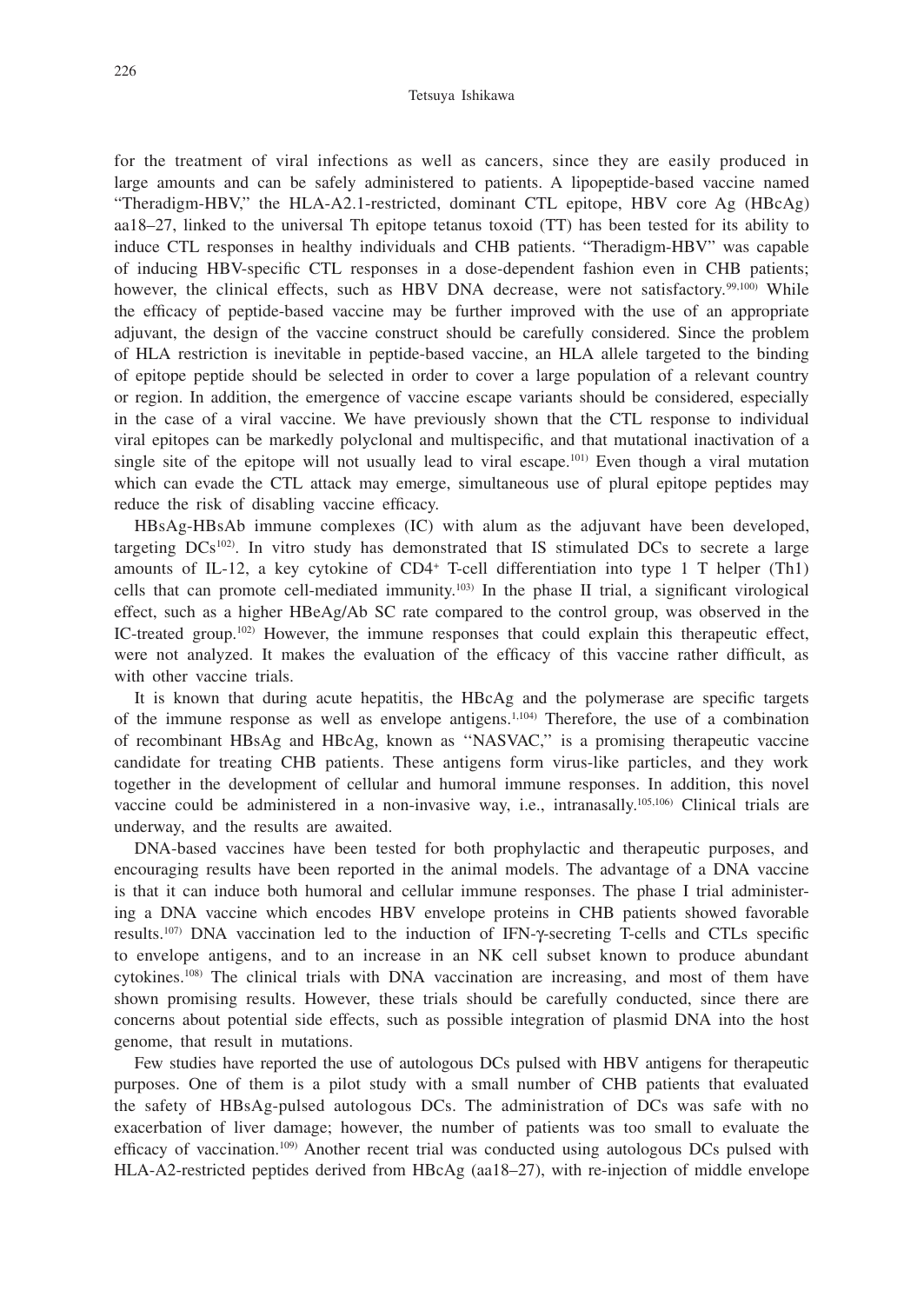

**Fig. 5** Summary of new strategies for treatment of chronic HBV infection. Strategies for CHB immunotherapy consist of novel vaccines, adjuvants, and combination of these to antiviral drugs. Details are described in the text.

protein in CHB patients.<sup>108)</sup> The treatment was more effective in the patients with  $HBeAg^-$  or with a low viral load, and some of them had cleared HBsAg. However, in that study, the immune response-mediated mechanisms accounting for the observed serologic and virological responses were not reported, raising questions about the specificity of this DC-mediated therapy.<sup>110)</sup>

## **CONCLUSION**

Therapeutic vaccination is a reasonable approach for the treatment of chronic HBV infection, considering the natural course of HBV infection and the susceptibility of HBV to the signal of IFN-g. And there have been a number of attempts at therapeutic vaccination, including those using conventional prophylactic vaccine, those combining antiviral drugs with vaccine, those using vaccine with novel adjuvant, or those using newly-developed vaccines as introduced in this review (Fig. 5). The efficacies of current therapies are still lower than initially expected. However, the efficacy may be improved thanks to the progress made in understanding the underlying mechanism of immunodysfunction in HBV carriers, and the development of new therapeutic tools for immunostimulation. The efforts to improve the efficacy of vaccine therapy should be continued in order to establish an ideal therapeutic vaccination for the treatment of CHB. While most of these therapeutic vaccines have been safely used without serious complications, it should be kept in mind that we should be always careful about possible complications, such as exacerbation of hepatitis due to the excessive enhancement of immune responses.

## REFERENCES

- 1) Chisari FV, Ferrari C. Hepatitis B virus immunopathogenesis. *Annu Rev Immunol*, 1995; 13: 29–60.
- 2) Ganem D, Prince AM. Hepatitis B virus infection-natural history and clinical consequences. *N Engl J Med*, 2004; 350: 1118–1129.
- 3) Guidotti LG, Chisari FV. Immunobiology and pathogenesis of viral hepatitis. *Annu Rev Pathol Mech Dis*,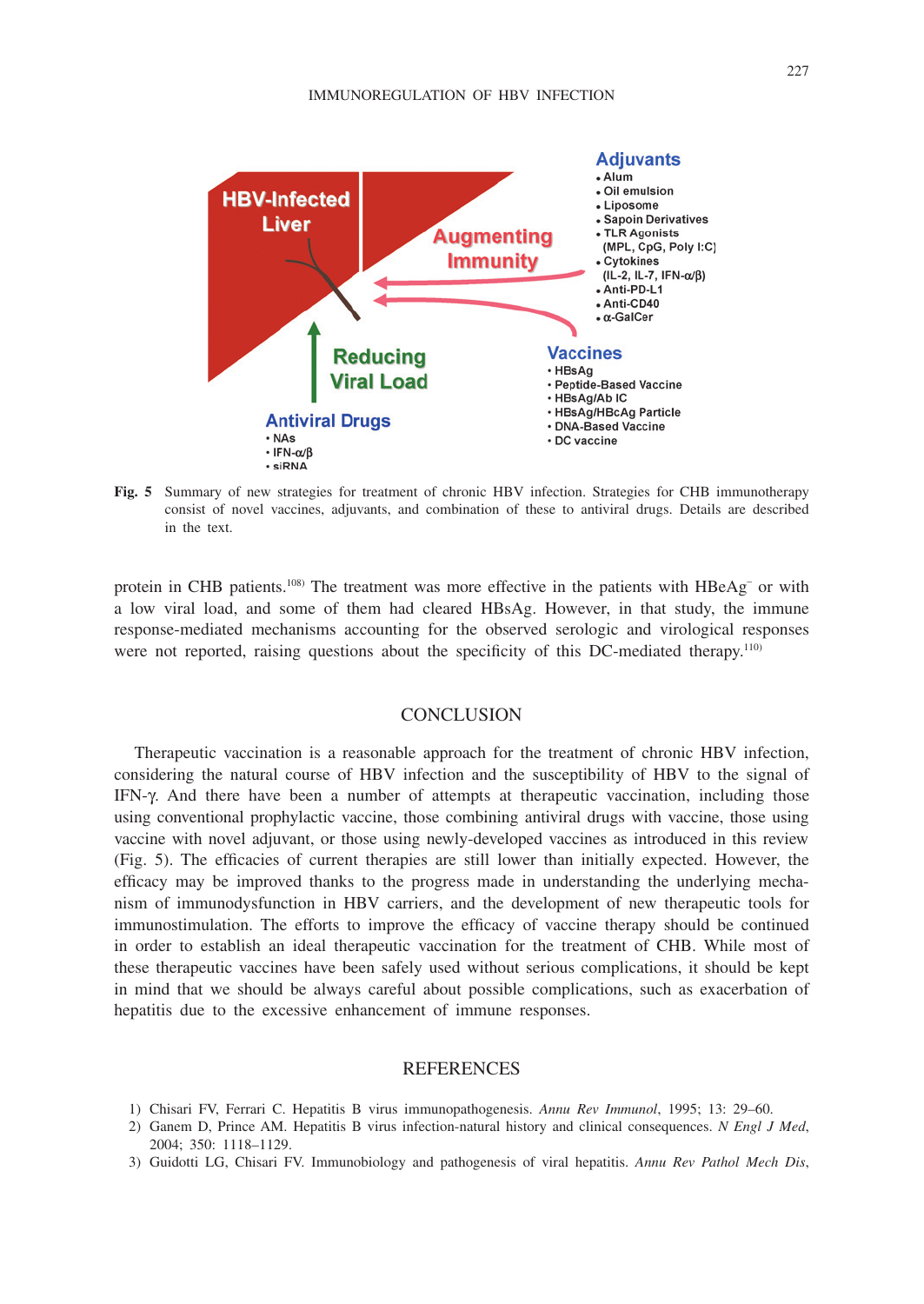2006; 1: 23–61.

- 4) Chen CJ, Yang HI, Su J, Jen CI, You SL, Lu SN, Huang GT, Iloeje UH. The Risk Evaluation of Viral Load Elevation and Associated Liver Disease/Cancer-In HBV (the REVEAL-HBV) Study Group. Risk of hepatocellular carcinoma across a biological gradient of serum hepatitis B virus DNA level. *JAMA*, 2006; 295: 65–73.
- 5) de Franchis R, Hadengue A, Lau G, Lavanchy D, Lok A, McIntyre N. EASL International Consensus Conference on Hepatitis B on Hepatitis B. 13–14 September, 2002 Geneva, Switzerland. Consensus statement. *J Hepatol*, 2003; 39 Suppl 1: S3–S25.
- 6) Jemal A, Bray F, Center MM, Ferlay J, Ward E, Forman. Global cancer statistics. *CA Cancer J Clin*, 2011, 61: 69–90.
- 7) World Health Organization. Vaccine-preventable diseases: monitoring system 2009 global summary. http:// www.who. int/ immunization\_monitoring/routine/ immunization\_coverage/en/index4.html
- 8) Centers for Disease Control and Prevention (CDC). Implementation of newborn hepatitis B vaccination– worldwide, 2006. *MMWR Morb Mortal Wkly Rep*, 2008; 57: 1249–1252.
- 9) Ming L, Thorgeirsson SS, Gail MH, Lu P, Harris CC, Wang N, Shao Y, Wu Z, Liu G, Wang X, Sun Z. Dominant role of hepatitis B virus and cofactor role of aflatoxin in hepatocarcinogenesis in Qidong, China. *Hepatology*, 2002; 36: 1214–1220.
- 10) Tanaka J, Kumagai J, Katayama K, Komiya Y, Mizui M, Yamanaka R, Suzuki K, Miyakawa Y, Yoshizawa H. Sex- and age-specific carriers of hepatitis B and C viruses in Japan estimated by the prevalence in the 3,485,648 first-time blood donors during 1995–2000. *Intervirology*, 2004; 47: 32–40.
- 11) Uemura T, Kiyosawa K. Epidemiology of hepatocellular carcinoma in Japan. *Hepatol Res*, 2007; 37 (Suppl. 2): S95–S100.
- 12) Iloeje UH, Yang HI, Su J, Jen CL, You SL, Chen CJ, the REVEAL-HBV Study Group. Predicting cirrhosis risk based on the levels of circulating hepatitis B viral load. *Gastroenterology*, 2006; 130: 678–686.
- 13) Dienstag JL, Goldin RD, Heathcote EJ, Hann HWL, Woessner M, Stephenson SL, Gardner S, Gray DF, Schiff ER. Histological outcome during long-term lamivudine therapy. *Gastroenterology*, 2003; 124: 105–117.
- 14) Liaw YF, Sung JJY, Chow WC, Farrell G, Lee CZ, Yuen H, Tanwandee T, Tao QM, Shue K, Keene ON, Dixon JS, Gray DF, Sabbat J, the Cirrhosis Asian Lamivudine Multicentre Study Group. Lamivudine for patients with chronic hepatitis B and advanced liver disease. *N Engl J Med*, 2004; 351: 1521–1531.
- 15) Reijnders JGP, Janssen HLA. New approaches in the management of chronic hepatitis B: role of tenofovir. *Infection Drug Resist*, 2009; 2: 13–26.
- 16) Allen MI, Deslauriers M, Andrews CW, Tipples GA, Walters KA, Tyrrell DL, Brown N, Condreay LD. Identification and characterization of mutations in hepatitis B virus resistant to lamivudine. *Hepatology*, 1998; 27: 1670–1677.
- 17) Angus PR, Vaughan S, Xiong H, Yang H, Delaney W, Gibbs C, Brosgart C, Colledge D, Edwards R, Ayres A, Bartholomeusz A, Locarnini S. Resistance to adefovir dipivoxil therapy associated with the selection of a novel mutation in the HBV polymerase. *Gastroenterology*, 2003; 125: 292–297.
- 18) Baldick CJ, Tenney DJ, Mazzucco CE, Eggers BJ, Rose RE, Pokornowski KA, Yu CF, Colonno RJ. Comprehensive evaluation of hepatitis B virus reverse transcriptase substitutions associated with entecavir resistance. *Hepatology*, 2008; 47: 1473–1482.
- 19) Peters M. Actions of cytokines on the immune response and viral interactions: an overview. *Hepatology*, 1996; 23: 909–916.
- 20) Samuel CE. Antiviral actions of interferons. *Clin Microbiol Rev*, 2001; 14: 778–809.
- 21) van Nune AB, Hansen BE, Suh DJ, Löhr HF, Chemello L, Fontaine H, Heathcote J, Song BC, Janssen HLA, de Man RA, Schalm SW. Durability of HBeAg seroconversion following antiviral therapy for chronic hepatitis B: relation to type of therapy and pretreatment serum hepatitis B virus DNA and alanine aminotransferase. *Gut*, 2003; 52: 420–424.
- 22) Marcellin P, Lau GKK, Bonino F, Farci P, Hadziyannis S, Jin R, Lu ZM, Piratvisuth T, Germanidis G, Yurdaydin C, Diago M, Gurel S, Lai MY, Button P, Pluck N, the Peginterferon Alfa-2a HBeAg-Negative Chronic Hepatitis B Study Group. Peginterferon alfa-2a alone, lamivudine alone, and the two in combination in patients with HBeAg-negative chronic hepatitis B. *N Engl J Med*, 2004; 351: 1206–1217.
- 23) Lau GK, Piratvisuth T, Luo KX, et al. Peginterferon alfa-2a, lamivudine, and the combination for HBeAgpositive chronic hepatitis B. *N Engl J Med*, 2005; 352: 2682–2695.
- 24) Janssen HLA, van Zonneveld M, Senturk H, Zeuzem S, Akarca US, Cakaloglu Y, Simon C, So TMK, Gerken G, de Man RA, Niesters HGM, Zondervan P, Hansen B, Schalm SW, the HBV 99-01 Study Group. Pegylated interferon alfa-2a alone or in combination with lamivudine for HBeAg-positive chronic hepatitis B: a randomized trial. *Lancet*, 2005; 365: 123–129.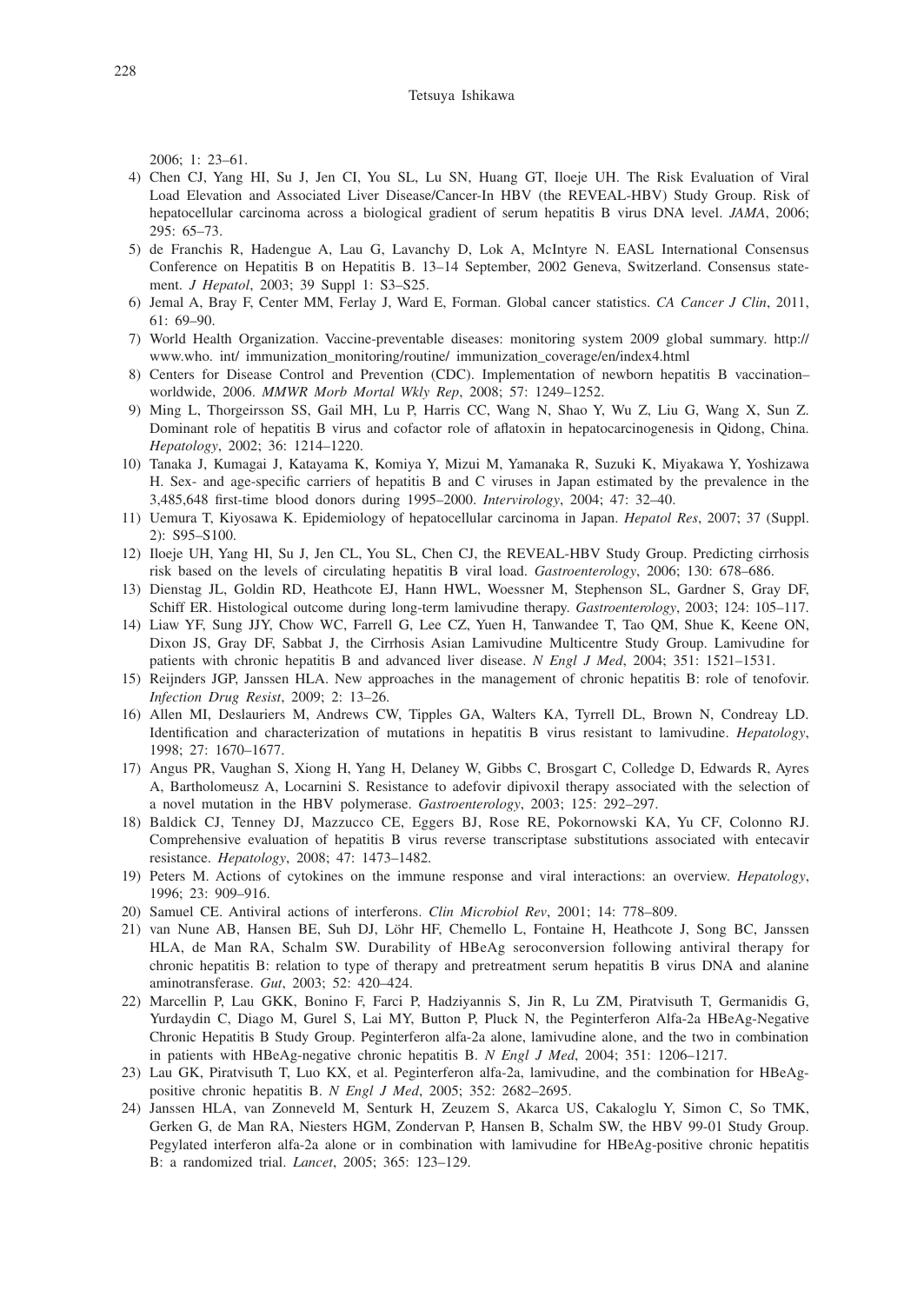- 25) Cooksley G, Piratvisuth T, Lee SD, Mahachai V, Chao YC, Tanwandee T, Chutaputti A, Chang WY, Zahm FE, Pluck N. Peginterferon alfa 2a (40 kDa): an advance in the treatment of hepatitis B e antigen-positive chronic hepatitis B. *J Viral Hepatitis*, 2003; 10: 298–305.
- 26) Chen DS. Hepatitis B vaccination: the key towards elimination and eradication of hepatitis B. *J Hepatol*, 2009; 50: 805–816.
- 27) Couillin I, Pol S, Mancini M, Driss F, Bréchot C, Tiollais P, Michel ML. Specific vaccine therapy in chronic hepatitis B: induction of T cell proliferative responses specific for envelope antigens. *J Infect Dis*, 1999; 180; 15–26.
- 28) Michel ML, Deng Q, Mancini-Bourgine M. Therapeutic vaccines and immune-based therapies for the treatment of chronic hepatitis B: Perspectives and challenges. *J Hepatol*, 2011; 54: 1286–1296.
- 29) Biron CA, Nguyen KB, Pien GC, Cousens LP, Salazar-Mather TP. Natural killer cells in antiviral defense: function and regulation by innate cytokines. *Annu Rev Immunol*, 1999; 17:189–220.
- 30) Lanier LL. Evolutionary struggles between NK cells and viruses. *Nat Rev Immunol*, 2008; 8: 259–268.
- 31) Mocchegiani E, Malavolta M. NK and NKT cell functions in immunosenescence. *Aging Cell*, 2004; 3: 177–184.
- 32) Hansen DS, Schofield L. Regulation of immunity and pathogenesis in infectious diseases by CD1d-restricted NKT cells. *Int J Parasitol*, 2004; 34: 15–25.
- 33) Subleski JJ, Wiltrout RH, Weiss JM. Application of tissue-specific NK and NKT cell activity for tumor immunotherapy. *J Autoimmun*, 2009; 33: 275–281.
- 34) Mondelli MU, Varchetta S, Oliviero B. Natural killer cells in viral hepatitis: fact and controversies. *Eur J Clin Invest*, 2010; 40: 851–863.
- 35) Dunn C, Peppa D, Khanna P, Nebbia G, Jones M, Brendish N, Lascar RM, Brown D, Gilson RJ, Tedder RJ, Dusheiko GM, Jacobs M, Klenerman P, Maini MK. Temporal analysis of early immune responses in patients with acute hepatitis B virus infection. *Gastroenterology*, 2009; 137: 1289–1300.
- 36) Timme R, Wieland S, Streiger C, Ghrayeb J, Reimann KA, Purcell RH, Chisari FV. CD8+ T cells mediate viral clearance and disease pathogenesis during acute hepatitis B virus infection. *J Virol*, 2003; 77: 68–76.
- 37) Ando K, Moriyama T, Guidotti LG, Wirth S, Schreiber RD, Schlicht HJ, Huang SN, Chisari FV. Mechanisms of class I restricted immunopathology. A tramgenic mouse model of fulminant hepatitis. *J Exp Med*, 1993; 178: 1541–1554.
- 38) Ando K, Guidotti LG, WirthS, Ishikawa T, Missale G, Moriyama T, Schreiber RD, Schlicht HJ, Huang SN, Chisari FV. Class I-restricted cytotoxic T lymphocytes are directly cytopathic for their target cells in vivo. *J Immunol*, 1994; 152: 3245–3253.
- 39) Ando K, Guidotti LG, Cerny A, Ishikawa T, Chisari FV. CTL access to tissue antigen is restricted in vivo. *J Immunol*, 1994; 153: 482–488.
- 40) Guidotti LG, Ando K, Hobbs MV, Ishikawa T, Runkel L, Schreiber RD, Chisari FV. Cytotoxic T lymphocytes inhibit hepatitis B virus gene expression by a noncytolytic mechanism in transgenic mice. *Proc Natl Acad Sci USA*, 1994; 91: 3764–3768.
- 41) Guidotti LG, Hobbs MV, Ishikawa T, Matzke B, Schreiber RD, Chisari FV. Intracellular inactivation of the hepatitis B virus by cytotoxic T lymphocytes. *Immunity*, 1996; 4: 25–36.
- 42) Nakamoto Y, Guidotti LG, Pasquetto V, Schreiber RD, Chisari FV. Differential target cell sensitivity to CTL-activated death pathways in hepatitis B virus transgenic mice. *J Immunol*, 1997; 158: 5692–5697.
- 43) Guidotti LG, Chisari FV. Noncytolytic control of viral infections by the innate and adaptive immune response. *Annu Rev Immunol*, 2001; 19: 65–91.
- 44) Iannacone M, Sitia G, Isogawa M, Marchese P, Castro MG, Lowenstein PR, Chisari FV, Ruggeri ZM, Guidotti LG. Platelets mediate cytotoxic T lymphocyte–induced liver damage. *Nat Med*, 2005; 11: 1167–1169.
- 45) Kakimi K, Lane TE, Wieland S, Asensio VC, Campbell IL, Chisari FV, Guidotti LG. Blocking chemokine responsive to  $\gamma$ -2/interferon (IFN)- $\gamma$  inducible protein and monokine induced by IFN- $\gamma$  activity in vivo reduces the pathogenetic but not the antiviral potential of hepatitis B virus-specific cytotoxic T lymphocytes. *J Exp Med*, 2001; 194:1755–1766.
- 46) Sitia G, Isogawa M, Iannacone M, Campbell IL, Chisari FV, Guidotti LG. MMPs are required for recruitment of antigen-nonspecific mononuclear cells into the liver by CTLs. *J Clin Invest*, 2004; 113:1158–1167.
- 47) McClary H, Koch R, Chisari FV, Guidotti LG. Relative sensitivity of hepatitis B virus and other hepatotropic viruses to the antiviral effects of cytokines. *J Virol*, 2000; 74: 2255–2264.
- 48) Wieland SF, Guidotti LG, Chisari FV. Intrahepatic induction of  $\alpha/\beta$  interferon eliminates viral RNAcontaining capsids in hepatitis B virus transgenic mice. *J Virol*, 2000; 74: 4165–4173.
- 49) Robek MD, Wieland SF, Chisari FV. Inhibition of hepatitis B virus replication by interferon requires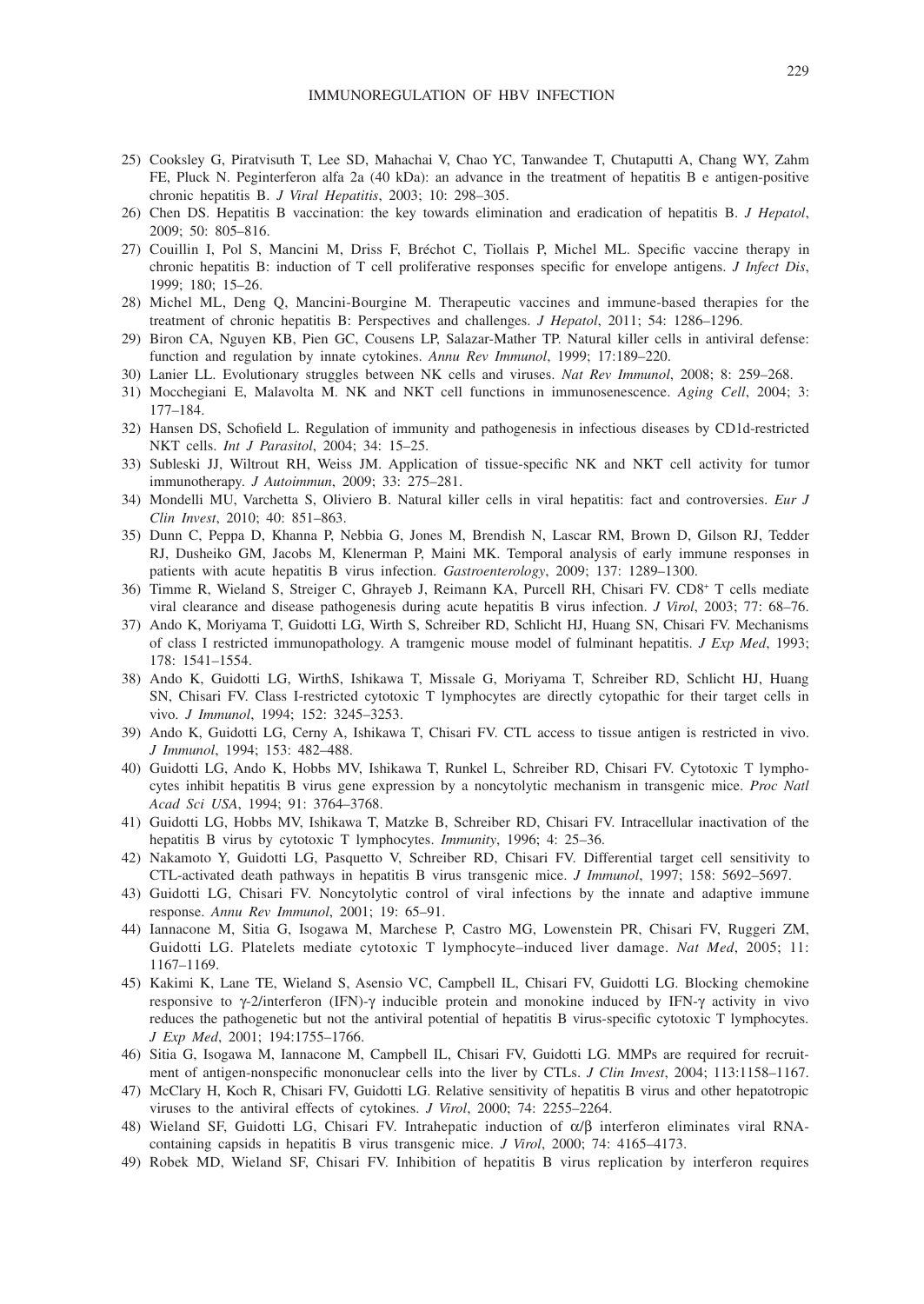proteasome activity. *J Virol*, 2002; 76: 3570–3574.

- 50) Robek MD, Boyd BS,Wieland SF, Chisari FV. Signal transduction pathways that inhibit hepatitis B virus replication. *Proc Natl Acad Sci USA*, 2004; 101: 1743–1747.
- 51) Tsui LV, Guidotti LG, Ishikawa T, Chisari FV. Posttranscriptional clearance of hepatitis B virus RNA by cytotoxic T lymphocyte-activated hepatocytes. *Proc Natl Acad Sci USA*, 1995; 92: 12398–12402.
- 52) Heise T, Guidotti LG, Chisari FV. La autoantigen specifically recognizes a predicted stem-loop in hepatitis B virus RNA. *J Virol*, 1999; 73: 5767–5776.
- 53) Heise T, Guidotti LG, Chisari FV. Characterization of nuclear RNases that cleave hepatitis B virus RNA near the La protein binding site. *J Virol*, 2001; 75: 6874–6883.
- 54) Heise T, Guidotti LG, Cavanaugh VJ, Chisari FV. Hepatitis B virus RNA-binding proteins associated with cytokine-induced clearance of viral RNA from the liver of transgenic mice. *J Virol*, 1999; 73: 474–481.
- 55) Horke S, Reumann K, Rang A, Heise T. Molecular characterization of the human La protein•hepatitis B virus RNA.B interaction in vitro. *J Biol Chem*, 2002; 277: 34949–34958.
- 56) Guidotti LG, Rochford R, Chung J, Shapiro M, Purcell R, Chisari FV. Viral clearance without destruction of infected cells during acute HBV infection. *Science*, 1999; 284: 825–829.
- 57) Guidotti LG, McClary H, Loudis JM, Chisari FV. Nitric oxide inhibits hepatitis B virus replication in the livers of transgenic mice. *J Exp Med*, 2000; 191: 1247–1252.
- 58) Franco A, Guidotti LG, Hobbs MV, Pasquetto V, Chisari FV. Pathogenetic effector function of CD4-positive T helper 1 cells in hepatitis B virus transgenic mice. *J Immunol*, 1997; 159: 2001–2008.
- 59) Bertoletti A, Tan AT, Gehring AJ. HBV-specific adaptive immunity. *Viruses*, 2009; 1: 91–103.
- 60) Bowen DG, Zen M, Holz L, Davis T, McCaughan GW, Bertolino P. The site of primary T cell activation is a determinant of the balance between intrahepatic tolerance and immunity. *J Clin Invest*, 2004; 114: 701–712.
- 61) Clispe NI. Hepatic T cells and liver tolerance. *Nat Rev Immunol*, 2003; 3: 51–62.
- 62) Bowen DG, McCaughan GW, Bertolino P. Intrahepatic immunity: a tale of two sites? *Trends Immunol*, 2005; 26: 512–517.
- 63) Akbar SMF, Horiike N, Onji M, Hino O. Dendritic cells and chronic hepatitis virus carriers. *Intervirology*, 2001; 44: 199–208.
- 64) Woltman AM, Boonstra A, Janssen HL. Dendritic cells in chronic viral hepatitis B and C: victims or guardian angels? *Gut*, 2010; 59: 115–125.
- 65) van der Molen RG, Sprengers D, Binda RS, de Jong EC, Niesters HG, Kusters JG, Kwekkeboom J, Janssen HLA. Functional impairment of myeloid and plasmacytoid dendritic cells of patients with chronic hepatitis B. *Hepatology*, 2004; 40: 738–746.
- 66) Okazaki T, Honjo T. PD-1 and PD-1 ligands: from discovery to clinical application. *Int Immunol*, 2007; 19: 813–824.
- 67) Wherry EJ, Barber DL, Kaech SM, Blattman JN, Ahmed R. Antigen-independent memory CD8 T cells do not develop during chronic viral infection. *Proc Natl Acad Sci USA*, 2004; 101: 16004–16009.
- 68) Wherry EJ. T cell exhaustion. *Nat Immunol*, 2011; 12: 492–499.
- 69) Fisicaro P, Valdatta C, Massari M, Loggi E, Biasini E, Sacchelli L, Cavallo MC, Silini EM, Andreone P, Missale G, Ferrari C. Antiviral intrahepatic T-cell responses can be restored by blocking programmed death-1 pathway in chronic hepatitis B. *Gastroenterology*, 2010; 138: 682–693.
- 70) Stoop JN, van der Molen RG, Baan CC, van der Laan LJW, Kuipers EJ, Kusters JG, Janssen HLA. Regulatory T Cells Contribute to the impaired immune response in patients with chronic hepatitis B virus infection. *Hepatology*, 2005; 41: 771–778.
- 71) Xu D, Fu J, Jin L, Zhang H, Zhou C, Zou Z, Zhao JM, Zhang B, Shi M, Ding X, Tang Z, Fu YX, Wang FS. Circulating and liver resident CD4<sup>+</sup>CD25<sup>+</sup> regulatory T cells actively influence the antiviral immune response and disease progression in patients with hepatitis B. *J Immunol*, 2006; 177: 739–747.
- 72) Stoop JN, Claassen MA, Woltman AM, Binda RS, Kuipers EJ, Janssen HLA, van der Molen RG, Boonstra A. Intrahepatic regulatory T cells are phenotypically distinct from their peripheral counterparts in chronic HBV patients. *Clin Immunol*, 2008; 129: 419–427.
- 73) Franzese O, Kennedy PT, Gehring AJ, Gotto J, Williams R, Maini MK, Bertoletti A. Modulation of the CD8+ -T-cell response by CD4+ CD25+ regulatory T cells in patients with hepatitis B virus infection. *J Virol*, 2005; 79: 3322–3328.
- 74) Pol S, Driss F, Carnot F, et al. Vaccination against hepatitis B virus: an efficient immunotherapy against hepatitis B multiplication. *C R Acad Sci III*, 1993; 316: 688–691.
- 75) Pol S, Driss F, Michel ML, Nalpas B, Berthelot P, Bréchot C. Specific vaccine therapy in chronic hepatitis B infection. *Lancet*, 1994; 344: 342.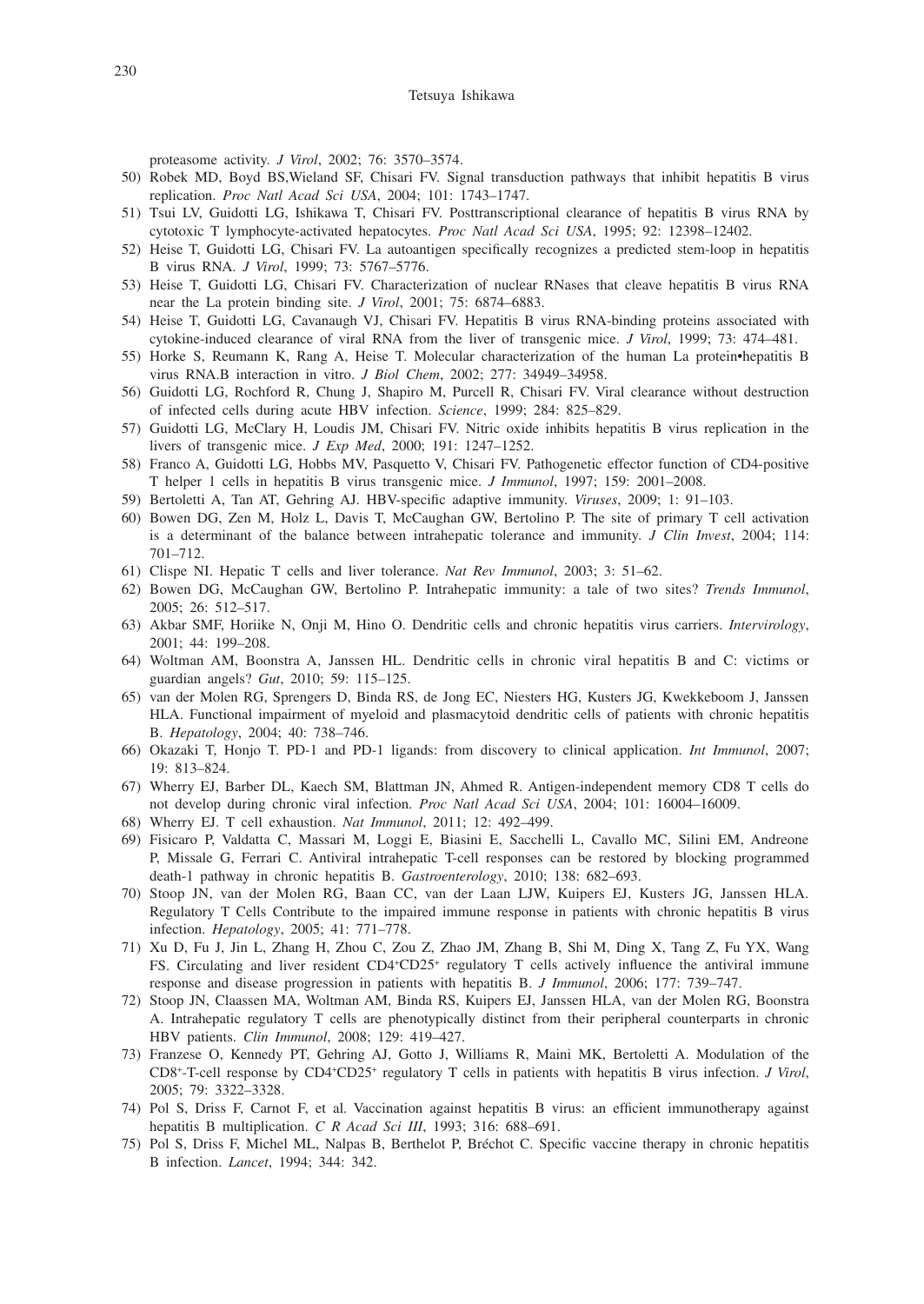- 76) Pol S, Nalpas B, Driss F, Michel ML, Tiollais P, Denis J, Bréchot C, Multicenter study group. Efficacy and limitations of a specific immunotherapy in chronic hepatitis B. *J Hepatol*, 2001; 34: 917–921.
- 77) Jung MC, Gruner N, Zachoval R, Schraut W, Gerlach T, Diepolder H, Schirrena CA, Page M, Bailey J, Birtles E, Whitehead E, Trojan J, Zeuzem S, Pape GR. Immunological monitoring during therapeutic vaccination as a prerequisite for the design of new effective therapies: induction of a vaccine-specific CD4+ T-cell proliferative response in chronic hepatitis B carriers. *Vaccine*, 2002; 20: 3598–3612.
- 78) Dienstag JL, Schiff ER, Wright TL, Perrillo RP, Hann HWL, Goodman Z, Crowther L, Condreay LD, Woessner M, Rubin M, Brown NA, the US Lamivudine Investigator Group. Lamvudine as initial treatment for chronic hepatitis B in the United States. *N Engl J Med*, 1999; 341: 1256–1263.
- 79) Lai CL, Chein RN, Leung NW, Chang TT, Guan R, Tai DI, Ng KY, Wu PC, Dent JC, Barber J, Stephenson SL, Gray DF, the Asia Hepatitis Lamivudine Study Group. A one-year trial of lamivudine for chronic hepatitis B. *N Engl J Med*, 1998; 339: 61–68.
- 80) Boni C, Bertoletti A, Penna A, Cavalli A, Pilli M, Urbani S, Scognamiglio P, Boehme R, Panebianco R, Fiaccadori F, Ferrari C. Lamivudine treatment can restore T cell responsiveness in chronic hepatitis B. *J Clin Invest*, 1998; 102: 968–975.
- 81) Boni C, Penna A, Bertoletti A, Lamonaca V, Rapti I, Missale G, Pilli M, Urbani S, Cavalli A, Cerioni S, Panebianco R, Jenkins J, Ferrari C. Transient restoration of anti-viral T cell responses induced by lamivudine therapy in chronic hepatitis B. *J Hepatol*, 2003; 39: 595–605.
- 82) Horiike N, Akbar SMF, Michitaka K, Joukou K, Yamamoto K, Kojima N, Hiasa Y, Abe M, Onji M. In vivo immunization by vaccine therapy following virus suppression by lamivudine: a novel approach for treating patients with chronic hepatitis B. *J Clin Virol*, 2005; 32: 156–161.
- 83) Vandepapeliere P, Lau GK, Leroux-Roels G, Horsmans Y, Gane E, Tawandee T, bin Merican MI, Wing KM, Trepo C, Cooksley G, Wettendorff M, Ferrari C, The Therapeutic HBV Vaccine Group of Investigators. Therapeutic vaccination of chronic hepatitis B patients with virus suppression by antiviral therapy: a randomized, controlled study of coadministration of HBsAg/AS02 candidate vaccine and lamivudine. *Vaccine*, 2007; 25: 8585–8597.
- 84) Senturk H, Tabak F, Ozaras R, Erdem L, Canbakan B, Mert A, Yurdakul I. Efficacy of pre-S-containing HBV vaccine combined with lamivudine in the treatment of chronic HBV infection. *Dig Dis Sci*, 2009; 54: 2026–2030.
- 85) Ishikawa T, Kakumu S. Combination therapy with lamivudine and HB vaccine on chronic hepatitis B. *Hepatol Res*, 2007; 37: S62–S66.
- 86) Miquilena-Colina ME, Lozano-Rodríguez T, García-Pozo, Sáeza A, Rizza P, Capone I, Rapicetta M, Chionne P, Capobianchi M, Selleri M, Castilletti C, Belardelli F, Iacono OL, García-Monzón C. Recombinant interferon-2b improves immune response to hepatitis B vaccination in haemodialysis patients: Results of a randomised clinical trial. *Vaccine*, 2009; 27: 5654–5660.
- 87) Heintges T, Petry W, Kaldewey M, Erhardt A, Wend UC, Gerlich WH, Niederau C, Hãussinger D. Combination therapy of active HBsAg vaccination and interferon- $\alpha$  in interferon- $\alpha$  nonresponders with chronic hepatitis B. *Dig Dis Sci*, 2001; 46: 901–906.
- 88) Helvaci M, Kizilgunesler A, Kasirga E, Ozbal E, Kuzu M, Sozen G. Efficacy of hepatitis B vaccination and interferon-a-2b combination therapy versus interferon-a-2b monotherapy in children with chronic hepatitis B. *J Gastroenterol Hepatol*, 2004; 19: 785–791.
- 89) Han Q, Zhang C, Zhang J, Tian Z. Reversal of hepatitis B virus-induced immune tolerance by an immunostimulatory 3p-HBx-siRNAs in a retinoic acid inducible gene I–dependent manner. *Hepatology*, 2011; 54: 1179–1189.
- 90) Cox JC, Coulter AR. Adjuvants -a classification and review of their modes of action. *Vaccine*, 199; 15: 248–256.
- 91) Reed SG, Bertholet S, Coler RN, Friede M. New horizons in adjuvants for vaccine development. *Trends Immunol*, 2008; 30: 23–32.
- 92) Sablan BP, Kim DJ, Barzaga NG, Chow WC, Cho M, Ahn SH, Hwang SG, Lee JH, Namini H, Heyward WL. Demonstration of safety and enhanced seroprotection against hepatitis B with investigational HBsAg-1018 ISS vaccine compared to a licensed hepatitis B vaccine. *Vaccine*, 2012; 30: 2689–2696.
- 93) Dahmen A, Herzog-Hauff S, Böcher WO, Galle PR, Löhr HF. Clinical and immunological efficacy of intradermal vaccine plus lamivudine with or without interleukin-2 in patients with chronic hepatitis B. *J Med Virol*, 2002; 66: 452–460.
- 94) Pellegrini M, Calzascia T, Elford AR, Shahinian A, Lin AE, Dissanayake D, Dhanji S, Nguyen LT, Gronski MA, Morre M, Assouline B, Lahl K, Sparwasser T, Ohashi PS, Mak TW. Adjuvant IL-7 antagonizes multiple cellular and molecular inhibitory networks to enhance immunotherapies. *Nat Med*, 2009; 15: 528–536.